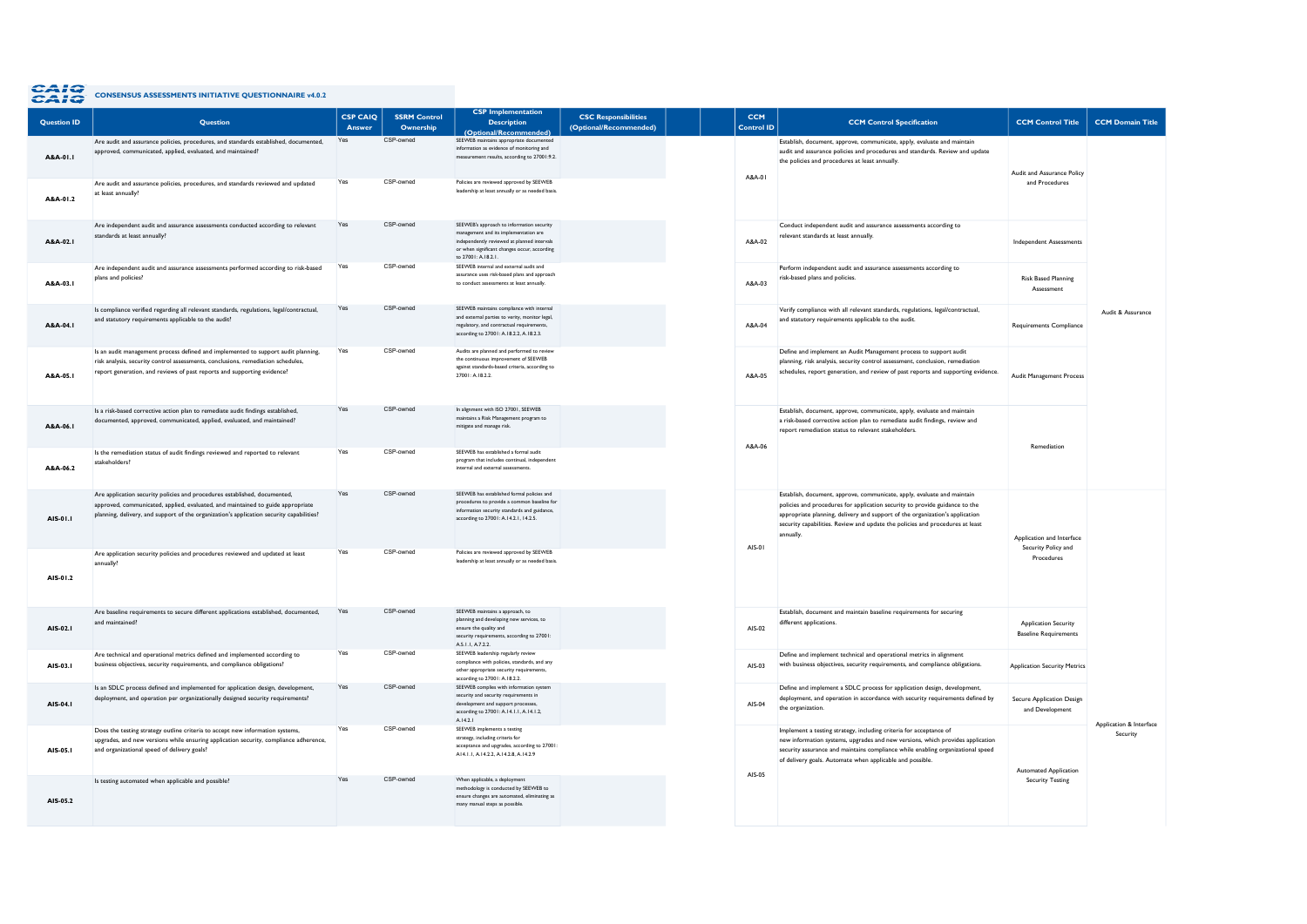| AIS-06.1        | Are strategies and capabilities established and implemented to deploy application<br>code in a secure, standardized, and compliant manner?                                              | Yes | CSP-owned          | SEEWEB has established rules for software<br>and systems development and applies them to<br>developments within the organization.                                                                                                                  |                                                                                                                                                                            | AIS-06        |
|-----------------|-----------------------------------------------------------------------------------------------------------------------------------------------------------------------------------------|-----|--------------------|----------------------------------------------------------------------------------------------------------------------------------------------------------------------------------------------------------------------------------------------------|----------------------------------------------------------------------------------------------------------------------------------------------------------------------------|---------------|
| AIS-06.2        | Is the deployment and integration of application code automated where possible?                                                                                                         | Yes | CSP-owned          | Where possibile, SEEWEB automates the<br>deployment and integration of application<br>code.                                                                                                                                                        |                                                                                                                                                                            |               |
| AIS-07.1        | Are application security vulnerabilities remediated following defined processes?                                                                                                        | Yes | CSP-owned          | SEEWEB manages technical vulnerabilities and<br>responds to security incidents in accordance<br>with 27001: A.12.6.1, A.16.1.5                                                                                                                     |                                                                                                                                                                            | AIS-07        |
| AIS-07.2        | Is the remediation of application security vulnerabilities automated when<br>possible?                                                                                                  | Yes | CSP-owned          | When possibile, SEEWEB automates<br>remediate of application security vulnerability.                                                                                                                                                               |                                                                                                                                                                            |               |
| <b>BCR-01.1</b> | Are business continuity management and operational resilience policies and<br>procedures established, documented, approved, communicated, applied, evaluated,<br>and maintained?        | Yes | CSP-owned          | SEEWEB has established, documents,<br>implements, and maintains processes.<br>procedures, and controls to ensure the level<br>of continuity required for information security<br>during an adverse situation in accordance with<br>27001: A.17.1.2 |                                                                                                                                                                            | <b>BCR-01</b> |
| <b>BCR-01.2</b> | Are the policies and procedures reviewed and updated at least annually?                                                                                                                 | Yes | CSP-owned          | Policies are reviewed approved by SEEWEB<br>leadership at least annually or as needed basis.                                                                                                                                                       |                                                                                                                                                                            |               |
| <b>BCR-02.1</b> | Are criteria for developing business continuity and operational resiliency<br>strategies and capabilities established based on business disruption and risk<br>impacts?                 | Yes | Shared CSP and CSC | SEEWEB Business Continuity Policies and<br>Plans have been developed and tested in<br>alignment with 27001: A.17.1.2.                                                                                                                              | Service interruptions are managed and<br>reported thanks to the monitoring of the sub<br>system services.                                                                  | <b>BCR-02</b> |
| <b>BCR-03.1</b> | Are strategies developed to reduce the impact of, withstand, and recover from<br>business disruptions in accordance with risk appetite?                                                 | Yes | Shared CSP and CSC | SEEWEB Business Continuity Policies and<br>Plans have been developed and tested in<br>alignment with 27001: A.17.1.                                                                                                                                | View response to BCR-02.1.                                                                                                                                                 | <b>BCR-03</b> |
| <b>BCR-04.1</b> | Are operational resilience strategies and capability results incorporated<br>to establish, document, approve, communicate, apply, evaluate, and maintain a<br>business continuity plan? | Yes | Shared CSP and CSC | SEEWEB Business Continuity Policies and<br>Plans have been developed and tested in<br>alignment with 27001: A.17.1.1, A.17.1.3.                                                                                                                    | View response to BCR-02.1.                                                                                                                                                 | <b>BCR-04</b> |
| <b>BCR-05.1</b> | Is relevant documentation developed, identified, and acquired to support business<br>continuity and operational resilience plans?                                                       | Yes | CSP-owned          | The SEEWEB business continuity plan details<br>the approach to recover and reconstitute its<br>infrastructure.                                                                                                                                     |                                                                                                                                                                            |               |
| <b>BCR-05.2</b> | Is business continuity and operational resilience documentation available<br>to authorized stakeholders?                                                                                | Yes | CSP-owned          | Information system documentation is available<br>internally to SEEWEB personnel through the<br>use of internal documentation system.                                                                                                               |                                                                                                                                                                            | <b>BCR-05</b> |
| <b>BCR-05.3</b> | Is business continuity and operational resilience documentation reviewed periodically?                                                                                                  | Yes | CSP-owned          | Policies are reviewed approved by SEEWEB<br>leadership at least annually or as needed basis.                                                                                                                                                       |                                                                                                                                                                            |               |
| <b>BCR-06.1</b> | Are the business continuity and operational resilience plans exercised and<br>tested at least annually and when significant changes occur?                                              | Yes | CSP-owned          | Test business continuity plan are made by<br>SEEWEB at least annually or as needed basis,<br>in accord to 27001: A.17.1.3.                                                                                                                         |                                                                                                                                                                            | <b>BCR-06</b> |
| <b>BCR-07.1</b> | Do business continuity and resilience procedures establish communication with<br>stakeholders and participants?                                                                         | Yes | CSP-owned          | The SEEWEB Business Continuity policy<br>define communication with stakeholders and<br>participants.                                                                                                                                               |                                                                                                                                                                            | <b>BCR-07</b> |
| <b>BCR-08.1</b> | Is cloud data periodically backed up?                                                                                                                                                   | Yes | Shared CSP and CSC | SEEWEB maintains a retention policy<br>applicable to its internal data and system<br>components, replicated geographically.                                                                                                                        | In addition to the regular backups by the<br>SeeWeb provider, additional daily backups of<br>the Databases are foreseer                                                    |               |
| <b>BCR-08.2</b> | Is the confidentiality, integrity, and availability of backup data ensured?                                                                                                             | Yes | Shared CSP and CSC | SEEWEB maintains a retention policy<br>applicable to its internal data and system<br>components, replicated geographically.                                                                                                                        | In addition to the regular backups by the<br>SeeWeb provider, additional daily backups of<br>the Databases are foreseen. Integrity checks of<br>the Databases are expected | <b>BCR-08</b> |
| <b>BCR-08.3</b> | Can backups be restored appropriately for resiliency?                                                                                                                                   | Yes | CSC-owned          |                                                                                                                                                                                                                                                    | SEEWEB allows customers to centrally manage<br>and automate<br>backups across its services.Backups can be<br>restored manually                                             |               |

| AIS-06        | Establish and implement strategies and capabilities for secure, standardized,<br>and compliant application deployment. Automate where possible.                                                                                   | <b>Automated Secure</b><br><b>Application Deployment</b>          |                                                 |
|---------------|-----------------------------------------------------------------------------------------------------------------------------------------------------------------------------------------------------------------------------------|-------------------------------------------------------------------|-------------------------------------------------|
| AIS-07        | Define and implement a process to remediate application security<br>vulnerabilities, automating remediation when possible.                                                                                                        | <b>Application Vulnerability</b><br>Remediation                   |                                                 |
| BCR-01        | Establish, document, approve, communicate, apply, evaluate and maintain<br>business continuity management and operational resilience policies and procedures.<br>Review and update the policies and procedures at least annually. | <b>Business Continuity</b><br>Management Policy and<br>Procedures |                                                 |
| <b>BCR-02</b> | Determine the impact of business disruptions and risks to establish<br>criteria for developing business continuity and operational resilience strategies<br>and capabilities.                                                     | Risk Assessment and Impact<br>Analysis                            |                                                 |
| <b>BCR-03</b> | Establish strategies to reduce the impact of, withstand, and recover<br>from business disruptions within risk appetite.                                                                                                           | <b>Business Continuity</b><br>Strategy                            |                                                 |
| <b>BCR-04</b> | Establish, document, approve, communicate, apply, evaluate and maintain<br>a business continuity plan based on the results of the operational resilience<br>strategies and capabilities.                                          | <b>Business Continuity</b><br>Planning                            |                                                 |
| <b>BCR-05</b> | Develop, identify, and acquire documentation that is relevant to<br>support the business continuity and operational resilience programs. Make the<br>documentation available to authorized stakeholders and review periodically.  | Documentation                                                     |                                                 |
| <b>BCR-06</b> | Exercise and test business continuity and operational resilience<br>plans at least annually or upon significant changes.                                                                                                          | <b>Business Continuity</b><br><b>Exercises</b>                    | <b>Business Continuity</b>                      |
| <b>BCR-07</b> | Establish communication with stakeholders and participants in the<br>course of business continuity and resilience procedures.                                                                                                     | Communication                                                     | Management and<br><b>Operational Resilience</b> |
| <b>BCR-08</b> | Periodically backup data stored in the cloud. Ensure the confidentiality,<br>integrity and availability of the backup, and verify data restoration from backup<br>for resiliency.                                                 | Backup                                                            |                                                 |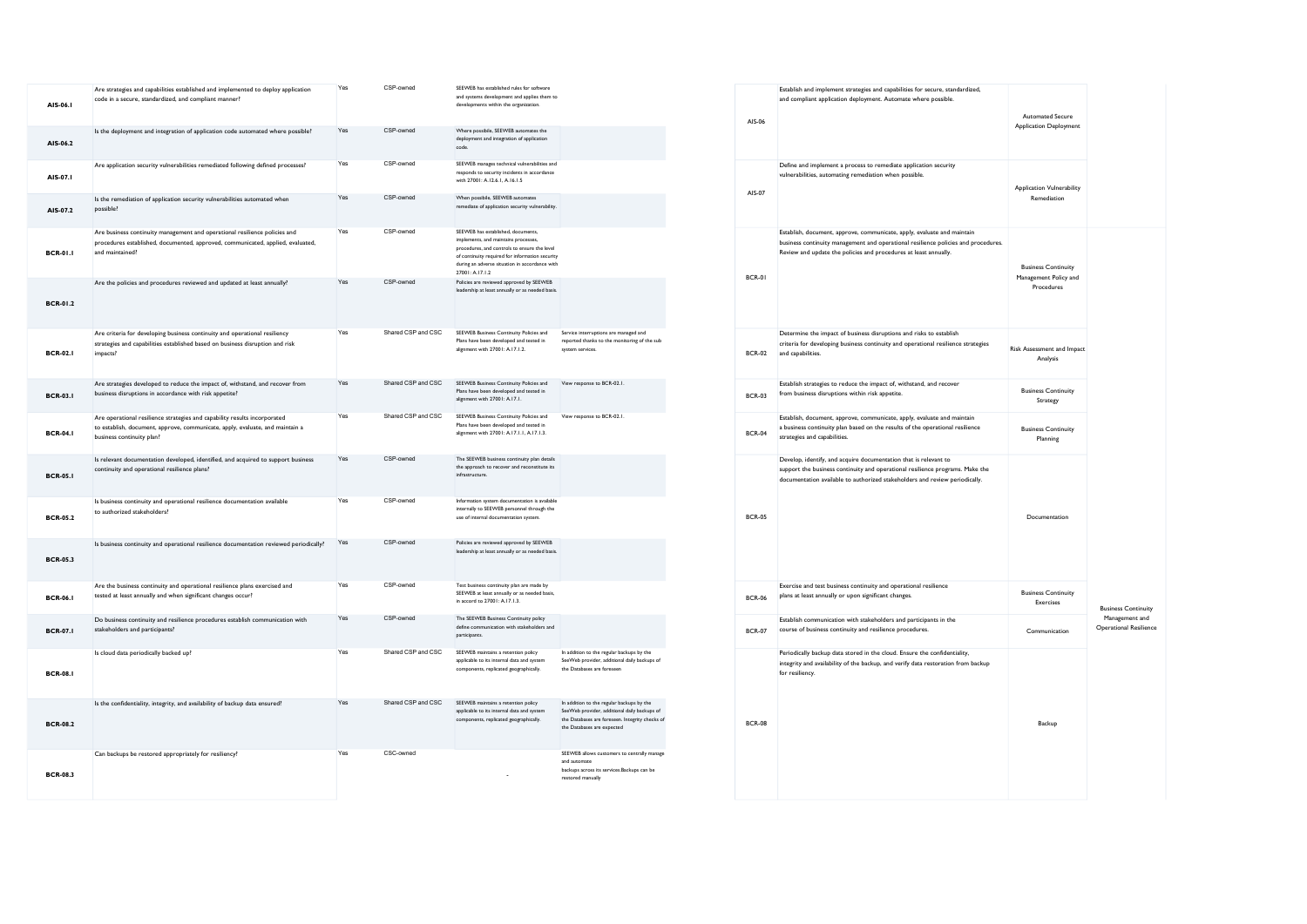| <b>BCR-09.1</b> | Is a disaster response plan established, documented, approved, applied, evaluated,<br>and maintained to ensure recovery from natural and man-made disasters?                                                                                                                                                                   | Yes | Shared CSP and CSC | SEEWEB has established, documents.<br>implements, and maintains processes,<br>procedures, and controls to ensure the level<br>of continuity required during an adverse<br>situation in accordance with 22301.                    |  |
|-----------------|--------------------------------------------------------------------------------------------------------------------------------------------------------------------------------------------------------------------------------------------------------------------------------------------------------------------------------|-----|--------------------|----------------------------------------------------------------------------------------------------------------------------------------------------------------------------------------------------------------------------------|--|
| <b>BCR-09.2</b> | Is the disaster response plan updated at least annually, and when significant<br>changes occur?                                                                                                                                                                                                                                | Yes | CSP-owned          | Policies are reviewed approved by SEEWEB<br>leadership at least annually or as needed basis.                                                                                                                                     |  |
| <b>BCR-10.1</b> | Is the disaster response plan exercised annually or when significant changes<br>occur?                                                                                                                                                                                                                                         | Yes | CSP-owned          | Test disaster response plan are made by<br>SEEWEB at least annually or as needed basis.<br>in accord to 22301: 8.5.                                                                                                              |  |
| <b>BCR-10.2</b> | Are local emergency authorities included, if possible, in the exercise?                                                                                                                                                                                                                                                        | No  | CSP-owned          |                                                                                                                                                                                                                                  |  |
| <b>BCR-11.1</b> | Is business-critical equipment supplemented with redundant equipment independently<br>located at a reasonable minimum distance in accordance with applicable industry<br>standards?                                                                                                                                            | Yes | CSP-owned          | Each data center is built to physical,<br>environmental, and security standards,<br>employing a redundancy model to ensure<br>system availability in the event of component<br>failure.                                          |  |
| CCC-01.1        | Are risk management policies and procedures associated with changing organizational<br>assets including applications, systems, infrastructure, configuration, etc., established,<br>documented, approved, communicated, applied, evaluated and maintained (regardless<br>of whether asset management is internal or external)? | Yes | CSP-owned          | SEEWEB controls changes to the organization,<br>business processes, information processing<br>facilities, and systems that could affect<br>information security, in accorde to 27001:<br>A.12.1.2                                |  |
| $CCC-01.2$      | Are the policies and procedures reviewed and updated at least annually?                                                                                                                                                                                                                                                        | Yes | CSP-owned          | Policies are reviewed approved by SEEWEB<br>leadership at least annually or as needed basis.                                                                                                                                     |  |
| CCCD1           | Is a defined quality change control, approval and testing process (with established<br>baselines, testing, and release standards) followed?                                                                                                                                                                                    | Yes | CSP-owned          | SEEWEB keeps track of changes to systems<br>within the life cycle through the use of formal<br>change control procedures, in accord to<br>27001: A.14.2.2.                                                                       |  |
| CCC-03.I        | Are risks associated with changing organizational assets (including applications,<br>systems, infrastructure, configuration, etc.) managed, regardless of whether asset<br>management occurs internally or externally (i.e., outsourced)?                                                                                      | Yes | CSP-owned          | In addition to the points above, SEEWEB has<br>defined and appropriately protects secure<br>development environments for systems<br>development and integration initiatives<br>covering the entire systems development<br>cycle. |  |
| CCC-04.1        | Is the unauthorized addition, removal, update, and management of organization<br>assets restricted?                                                                                                                                                                                                                            | Yes | CSP-owned          | Authorized staff must pass two-factor<br>authentication to access data center.<br>Physical access points to server locations are<br>recorded by closed circuit television camera.                                                |  |
| <b>CCC-05.1</b> | Are provisions to limit changes that directly impact CSC-owned environments<br>and require tenants to authorize requests explicitly included within the service<br>level agreements (SLAs) between CSPs and CSCs?                                                                                                              | Yes | CSP-owned          | SEEWEB notifies to customers changes to the<br>service offering in accordance with the<br>Customer<br>Agreement.                                                                                                                 |  |
| CCC-06.I        | Are change management baselines established for all relevant authorized changes<br>on organizational assets?                                                                                                                                                                                                                   | Yes | CSP-owned          | SEEWEB keeps track of changes to systems<br>within the life cycle through the use of formal<br>change control procedures, in accord to<br>27001-A1422                                                                            |  |
| CCC-07.I        | Are detection measures implemented with proactive notification if changes<br>deviate from established baselines?                                                                                                                                                                                                               | No  | CSP-owned          |                                                                                                                                                                                                                                  |  |
| CCC-08.1        | Is a procedure implemented to manage exceptions, including emergencies, in<br>the change and configuration process?                                                                                                                                                                                                            | Yes | CSP-owned          | SEEWEB monitors changes to the<br>organization, business processes, information<br>processing facilities, and systems that could<br>affect information security, in accord to<br>27001: A.12.1.2. The procedure handles          |  |
| CCC-08.2        | 'Is the procedure aligned with the requirements of the GRC-04: Policy Exception<br>Process?"                                                                                                                                                                                                                                   | Yes | CSP-owned          | View response to CCC-08.1.                                                                                                                                                                                                       |  |
| CCC-09.I        | Is a process to proactively roll back changes to a previously known "good<br>state" defined and implemented in case of errors or security concerns?                                                                                                                                                                            | Yes | CSP-owned          | View response to CCC-08.1.                                                                                                                                                                                                       |  |

| <b>BCR-09</b> | Establish, document, approve, communicate, apply, evaluate and maintain<br>a disaster response plan to recover from natural and man-made disasters. Update<br>the plan at least annually or upon significant changes.                                                                                                                                                                                                       | Disaster Response Plan                     |                                                |
|---------------|-----------------------------------------------------------------------------------------------------------------------------------------------------------------------------------------------------------------------------------------------------------------------------------------------------------------------------------------------------------------------------------------------------------------------------|--------------------------------------------|------------------------------------------------|
| <b>BCR-10</b> | Exercise the disaster response plan annually or upon significant<br>changes, including if possible local emergency authorities.                                                                                                                                                                                                                                                                                             | Response Plan Exercise                     |                                                |
| $BCR - I$     | Supplement business-critical equipment with redundant equipment independently<br>located at a reasonable minimum distance in accordance with applicable industry<br>standards.                                                                                                                                                                                                                                              | Equipment Redundancy                       |                                                |
| CCC-01        | Establish, document, approve, communicate, apply, evaluate and maintain<br>policies and procedures for managing the risks associated with applying changes<br>to organization assets, including application, systems, infrastructure, configuration,<br>etc., regardless of whether the assets are managed internally or externally<br>(i.e., outsourced). Review and update the policies and procedures at least annually. | Change Management Policy<br>and Procedures |                                                |
| $CCC-02$      | Follow a defined quality change control, approval and testing process<br>with established baselines, testing, and release standards.                                                                                                                                                                                                                                                                                        | <b>Quality Testing</b>                     |                                                |
| $CCC-03$      | Manage the risks associated with applying changes to organization<br>assets, including application, systems, infrastructure, configuration, etc.,<br>regardless of whether the assets are managed internally or externally (i.e.,<br>outsourced).                                                                                                                                                                           | Change Management<br>Technology            |                                                |
| $CCC-04$      | Restrict the unauthorized addition, removal, update, and management<br>of organization assets.                                                                                                                                                                                                                                                                                                                              | Unauthorized Change<br>Protection          | Change Control and<br>Configuration Management |
| $CCC-05$      | Include provisions limiting changes directly impacting CSCs owned<br>environments/tenants to explicitly authorized requests within service level<br>agreements between CSPs and CSCs.                                                                                                                                                                                                                                       | Change Agreements                          |                                                |
| $CCC-06$      | Establish change management baselines for all relevant authorized<br>changes on organization assets.                                                                                                                                                                                                                                                                                                                        | Change Management<br><b>Baseline</b>       |                                                |
| CCC-07        | Implement detection measures with proactive notification in case<br>of changes deviating from the established baseline.                                                                                                                                                                                                                                                                                                     | Detection of Baseline<br>Deviation         |                                                |
| $CCC-08$      | 'Implement a procedure for the management of exceptions, including<br>emergencies, in the change and configuration process. Align the procedure with<br>the requirements of GRC-04: Policy Exception Process.'                                                                                                                                                                                                              | <b>Exception Management</b>                |                                                |
| CCC-09        | Define and implement a process to proactively roll back changes to<br>a previous known good state in case of errors or security concerns.                                                                                                                                                                                                                                                                                   | Change Restoration                         |                                                |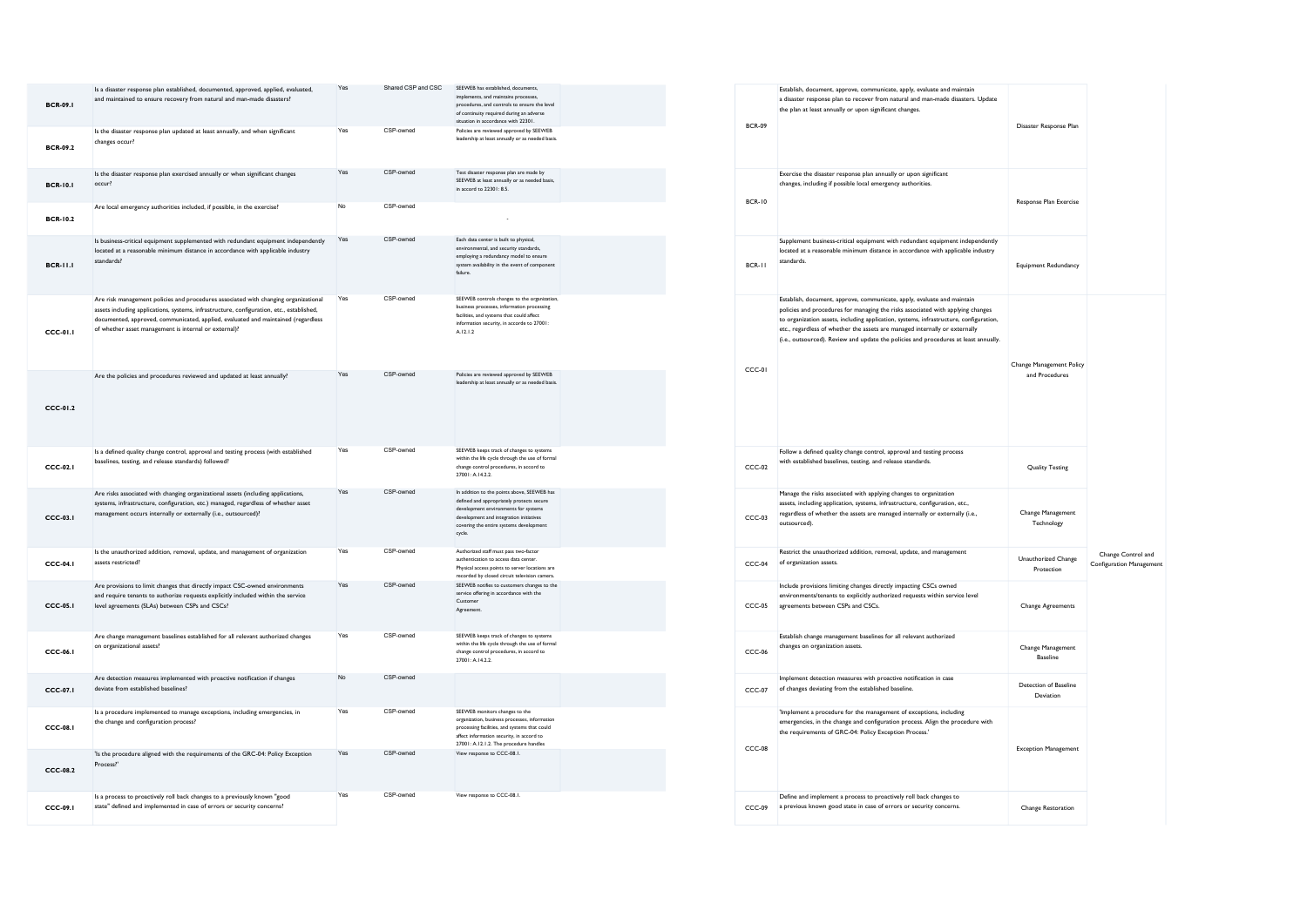| <b>CEK-01.1</b> | Are cryptography, encryption, and key management policies and procedures established, Yes<br>documented, approved, communicated, applied, evaluated, and maintained?                                                                                                                                                             |           | Shared CSP and CSC | SEEWEB manages cryptographic keys for<br>required cryptography employed within the its customers is encrypted and password<br>infrastructure (GEOTRUST SSL 256 bit,<br>STRONGSWAN IPSEC 256 bit), in accord to storing them in the database. All<br>27001:A.10.1.       | Access to the data of individual tenants /<br>protected. Passwords are hashed before<br>communications between browsers and |
|-----------------|----------------------------------------------------------------------------------------------------------------------------------------------------------------------------------------------------------------------------------------------------------------------------------------------------------------------------------|-----------|--------------------|-------------------------------------------------------------------------------------------------------------------------------------------------------------------------------------------------------------------------------------------------------------------------|-----------------------------------------------------------------------------------------------------------------------------|
| <b>CEK-01.2</b> | Are cryptography, encryption, and key management policies and procedures reviewed<br>and updated at least annually?                                                                                                                                                                                                              | Yes       | CSP-owned          | Policies are reviewed approved by SEEWEB<br>leadership at least annually or as needed basis.                                                                                                                                                                            |                                                                                                                             |
| <b>CEK-02.1</b> | Are cryptography, encryption, and key management roles and responsibilities<br>defined and implemented?                                                                                                                                                                                                                          | Yes       | Shared CSP and CSC | View response to CEK-01.1.                                                                                                                                                                                                                                              | View response to CEK-01.1.                                                                                                  |
| <b>CEK-03.1</b> | Are data at-rest and in-transit cryptographically protected using cryptographic<br>libraries certified to approved standards?                                                                                                                                                                                                    | Yes       | CSC-owned          |                                                                                                                                                                                                                                                                         | View response to CEK-01.1.                                                                                                  |
| <b>CEK-04.1</b> | Are appropriate data protection encryption algorithms used that consider data<br>classification, associated risks, and encryption technology usability?                                                                                                                                                                          | Yes       | CSC-owned          |                                                                                                                                                                                                                                                                         | View response to CEK-01.1.                                                                                                  |
| <b>CEK-05.1</b> | Are standard change management procedures established to review, approve,<br>implement and communicate cryptography, encryption, and key management technology<br>changes that accommodate internal and external sources?                                                                                                        | Yes       | Shared CSP and CSC | View response to CEK-01.1.                                                                                                                                                                                                                                              | View response to CEK-01.1.                                                                                                  |
| <b>CEK-06.1</b> | Are changes to cryptography-, encryption- and key management-related systems,<br>policies, and procedures, managed and adopted in a manner that fully accounts<br>for downstream effects of proposed changes, including residual risk, cost, and<br>benefits analysis?                                                           | Yes       | Shared CSP and CSC | View response to CEK-01.1.                                                                                                                                                                                                                                              | View response to CEK-01.1.                                                                                                  |
| <b>CEK-07.1</b> | Is a cryptography, encryption, and key management risk program established<br>and maintained that includes risk assessment, risk treatment, risk context, monitoring,<br>and feedback provisions?                                                                                                                                | Yes       | CSP-owned          | SEEWEB management reviews and evaluates<br>the risks identified in its risk management<br>program.                                                                                                                                                                      |                                                                                                                             |
| <b>CEK-08.1</b> | Are CSPs providing CSCs with the capacity to manage their own data encryption<br>keys?                                                                                                                                                                                                                                           | Yes       | CSC-owned          |                                                                                                                                                                                                                                                                         |                                                                                                                             |
| <b>CEK-09.1</b> | Are encryption and key management systems, policies, and processes audited<br>with a frequency proportional to the system's risk exposure, and after any security<br>event?                                                                                                                                                      | Yes       | CSP-owned          | SEEWEB's approach to information security<br>management and its implementation are<br>independently reviewed at planned intervals<br>or when significant changes occur. Policies are<br>reviewed approved by SEEWEB leadership at<br>least annually or as needed basis. |                                                                                                                             |
| CEK-09.2        | Are encryption and key management systems, policies, and processes audited<br>(preferably continuously but at least annually)?                                                                                                                                                                                                   | Yes       | CSP-owned          | View response to CEK-09.1.                                                                                                                                                                                                                                              |                                                                                                                             |
| <b>CEK-10.1</b> | Are cryptographic keys generated using industry-accepted and approved cryptographic<br>libraries that specify algorithm strength and random number generator specifications?                                                                                                                                                     | Yes       | Shared CSP and CSC | View response to CEK-01.1.                                                                                                                                                                                                                                              | View response to CEK-01.1.                                                                                                  |
| <b>CEK-11.1</b> | Are private keys provisioned for a unique purpose managed, and is cryptography<br>secret?                                                                                                                                                                                                                                        | Yes       | CSC-owned          |                                                                                                                                                                                                                                                                         | View response to CEK-01.1.                                                                                                  |
| <b>CEK-12.1</b> | Are cryptographic keys rotated based on a cryptoperiod calculated while considering<br>information disclosure risks and legal and regulatory requirements?                                                                                                                                                                       | Yes       | CSC-owned          |                                                                                                                                                                                                                                                                         | Cryptographic keys are rotated every 3<br>months                                                                            |
| <b>CEK-13.1</b> | Are cryptographic keys revoked and removed before the end of the established<br>cryptoperiod (when a key is compromised, or an entity is no longer part of the<br>organization) per defined, implemented, and evaluated processes, procedures, and<br>technical measures to include legal and regulatory requirement provisions? | <b>NA</b> | CSC-owned          |                                                                                                                                                                                                                                                                         | View response to CEK-01.1.                                                                                                  |
| <b>CEK-14.1</b> | Are processes, procedures and technical measures to destroy unneeded keys<br>defined, implemented and evaluated to address key destruction outside secure<br>environments.<br>revocation of keys stored in hardware security modules (HSMs), and include applicable<br>legal and regulatory requirement provisions?              | No        | CSC-owned          |                                                                                                                                                                                                                                                                         | View response to CEK-01.1.                                                                                                  |

| $CFK-01$      | Establish, document, approve, communicate, apply, evaluate and maintain<br>policies and procedures for Cryptography, Encryption and Key Management. Review<br>and update the policies and procedures at least annually.                                                                                                          | Encryption and Key<br>Management Policy and<br>Procedures |                                              |
|---------------|----------------------------------------------------------------------------------------------------------------------------------------------------------------------------------------------------------------------------------------------------------------------------------------------------------------------------------|-----------------------------------------------------------|----------------------------------------------|
| <b>CEK-02</b> | Define and implement cryptographic, encryption and key management<br>roles and responsibilities.                                                                                                                                                                                                                                 | CEK Roles and<br>Responsibilities                         |                                              |
| <b>CEK-03</b> | Provide cryptographic protection to data at-rest and in-transit,<br>using cryptographic libraries certified to approved standards.                                                                                                                                                                                               | Data Encryption                                           |                                              |
| <b>CEK-04</b> | Use encryption algorithms that are appropriate for data protection,<br>considering the classification of data, associated risks, and usability of the<br>encryption technology.                                                                                                                                                  | <b>Encryption Algorithm</b>                               |                                              |
| $CFK-05$      | Establish a standard change management procedure, to accommodate<br>changes from internal and external sources, for review, approval, implementation<br>and communication of cryptographic, encryption and key management technology<br>changes.                                                                                 | <b>Encryption Change</b><br>Management                    |                                              |
| <b>CEK-06</b> | Manage and adopt changes to cryptography-, encryption-, and key management-<br>related<br>systems (including policies and procedures) that fully account for downstream<br>effects of proposed changes, including residual risk, cost, and benefits analysis.                                                                    | <b>Encryption Change Cost</b><br><b>Benefit Analysis</b>  |                                              |
| <b>CEK-07</b> | Establish and maintain an encryption and key management risk program<br>that includes provisions for risk assessment, risk treatment, risk context,<br>monitoring, and feedback.                                                                                                                                                 | <b>Encryption Risk</b><br>Management                      |                                              |
| $CFK-08$      | CSPs must provide the capability for CSCs to manage their own data<br>encryption keys.                                                                                                                                                                                                                                           | CSC Key Management<br>Capability                          |                                              |
| CFK-09        | Audit encryption and key management systems, policies, and processes<br>with a frequency that is proportional to the risk exposure of the system with<br>audit occurring preferably continuously but at least annually and after any<br>security event(s).                                                                       | Encryption and Key<br>Management Audit                    |                                              |
| $CFK-10$      | Generate Cryptographic keys using industry accepted cryptographic<br>libraries specifying the algorithm strength and the random number generator<br>used.                                                                                                                                                                        | <b>Key Generation</b>                                     |                                              |
| CEK-II        | Manage cryptographic secret and private keys that are provisioned<br>for a unique purpose.                                                                                                                                                                                                                                       | Key Purpose                                               |                                              |
| <b>CEK-12</b> | Rotate cryptographic keys in accordance with the calculated cryptoperiod,<br>which includes provisions for considering the risk of information disclosure<br>and legal and regulatory requirements.                                                                                                                              | Key Rotation                                              | Cryptography, Encryption &<br>Key Management |
| <b>CEK-13</b> | Define, implement and evaluate processes, procedures and technical<br>measures to revoke and remove cryptographic keys prior to the end of its<br>established<br>cryptoperiod, when a key is compromised, or an entity is no longer part of the<br>organization, which include provisions for legal and regulatory requirements. | <b>Key Revocation</b>                                     |                                              |
| CEK-14        | Define, implement and evaluate processes, procedures and technical<br>measures to destroy keys stored outside a secure environment and revoke keys<br>stored in Hardware Security Modules (HSMs) when they are no longer needed,<br>which<br>include provisions for legal and regulatory requirements.                           | <b>Key Destruction</b>                                    |                                              |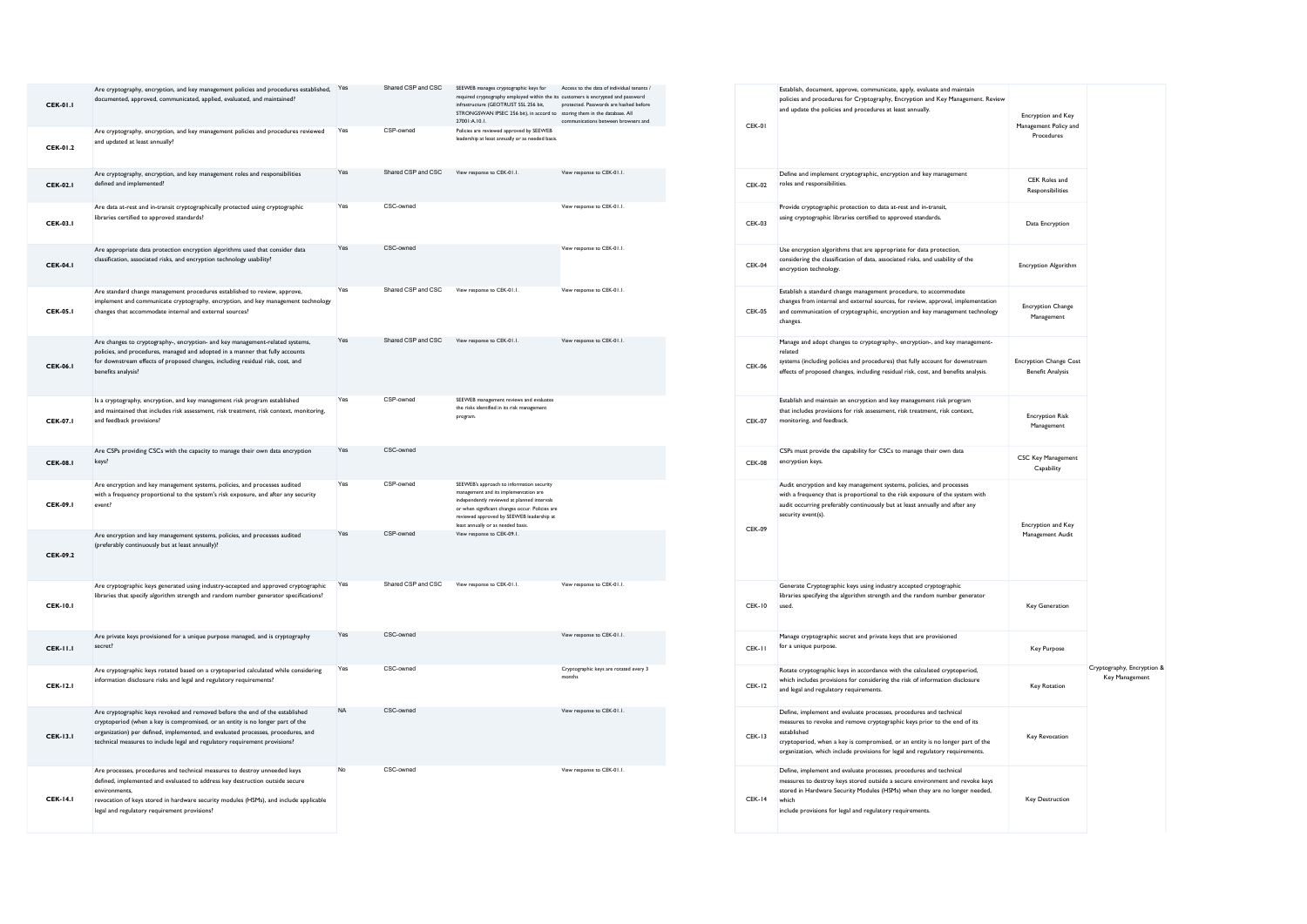| <b>CEK-15.1</b> | Are processes, procedures, and technical measures to create keys in a pre-activated<br>state (i.e., when they have been generated but not authorized for use) being defined,<br>implemented, and evaluated to include legal and regulatory requirement provisions?                                                  | <b>No</b> | CSC-owned          |                                                                                                                                                                                                                            | View response to CEK-01.1. |
|-----------------|---------------------------------------------------------------------------------------------------------------------------------------------------------------------------------------------------------------------------------------------------------------------------------------------------------------------|-----------|--------------------|----------------------------------------------------------------------------------------------------------------------------------------------------------------------------------------------------------------------------|----------------------------|
| <b>CEK-16.1</b> | Are processes, procedures, and technical measures to monitor, review and approve<br>key transitions (e.g., from any state to/from suspension) being defined, implemented,<br>and evaluated to include legal and regulatory requirement provisions?                                                                  | No        | CSC-owned          |                                                                                                                                                                                                                            | View response to CEK-01.1. |
| <b>CEK-17.1</b> | Are processes, procedures, and technical measures to deactivate keys (at the<br>time of their expiration date) being defined, implemented, and evaluated to include<br>legal and regulatory requirement provisions?                                                                                                 | Yes       | CSC-owned          |                                                                                                                                                                                                                            | View response to CEK-01.1. |
| <b>CEK-18.1</b> | Are processes, procedures, and technical measures to manage archived keys<br>in a secure repository (requiring least privilege access) being defined, implemented,<br>and evaluated to include legal and regulatory requirement provisions?                                                                         | No        | CSC-owned          |                                                                                                                                                                                                                            | View response to CEK-01.1. |
| <b>CEK-19.1</b> | Are processes, procedures, and technical measures to encrypt information in<br>specific scenarios (e.g., only in controlled circumstances and thereafter only<br>for data decryption and never for encryption) being defined, implemented, and<br>evaluated to include legal and regulatory requirement provisions? | Yes       | CSC-owned          |                                                                                                                                                                                                                            | View response to CEK-01.1. |
| <b>CEK-20.1</b> | Are processes, procedures, and technical measures to assess operational continuity<br>risks (versus the risk of losing control of keying material and exposing protected<br>data) being defined, implemented, and evaluated to include legal and regulatory<br>requirement provisions?                              | Yes       | Shared CSP and CSC | SEEWEB cryptographic processes are<br>reviewed by independent third-party auditors<br>for our continued<br>compliance with ISO 27001.                                                                                      | View response to CEK-01.1. |
| <b>CEK-21.1</b> | Are key management system processes, procedures, and technical measures being<br>defined, implemented, and evaluated to track and report all cryptographic materials<br>and status changes that include legal and regulatory requirements provisions?                                                               | <b>NA</b> | CSC-owned          |                                                                                                                                                                                                                            | View response to CEK-01.1. |
| <b>DCS-01.1</b> | Are policies and procedures for the secure disposal of equipment used outside<br>the organization's premises established, documented, approved, communicated, enforced,<br>and maintained?                                                                                                                          | Yes       | CSP-owned          | All SEEWEB equipment containing storage<br>media is checked to ensure that any critical<br>data or licensed software is securely removed<br>or overwritten before disposal or reuse, in<br>accordance with 27001:A.11.2.7. |                            |
| <b>DCS-01.2</b> | Is a data destruction procedure applied that renders information recovery<br>information impossible if equipment is not physically destroyed?                                                                                                                                                                       | Yes       | CSP-owned          | When a storage device has reached the end of<br>its useful life, SEEWEB procedures include a<br>decommissioning process.                                                                                                   |                            |
| DCS-01.3        | Are policies and procedures for the secure disposal of equipment used outside<br>the organization's premises reviewed and updated at least annually?                                                                                                                                                                | Yes       | CSP-owned          | Policies are reviewed approved by SEEWEB<br>leadership at least annually or as needed basis.                                                                                                                               |                            |
| <b>DCS-02.1</b> | Are policies and procedures for the relocation or transfer of hardware, software,<br>or data/information to an offsite or alternate location established, documented,<br>approved, communicated, implemented, enforced, maintained?                                                                                 | Yes       | CSP-owned          | SEEWEB shall ensure that equipment,<br>information or software is not taken off-site<br>without prior authorization in accordance<br>with 27001:A.11.2.5.                                                                  |                            |
| <b>DCS-02.2</b> | Does a relocation or transfer request require written or cryptographically<br>verifiable authorization?                                                                                                                                                                                                             | Yes       | CSP-owned          | According to SEEWEB procedures, the<br>written authorization of the technical director<br>is required for this purpose.                                                                                                    |                            |

| <b>CEK-15</b> | Define, implement and evaluate processes, procedures and technical<br>measures to create keys in a pre-activated state when they have been generated<br>but not authorized for use, which include provisions for legal and regulatory<br>requirements.                                                                                                                                                 | Key Activation                                              |  |
|---------------|--------------------------------------------------------------------------------------------------------------------------------------------------------------------------------------------------------------------------------------------------------------------------------------------------------------------------------------------------------------------------------------------------------|-------------------------------------------------------------|--|
| <b>CEK-16</b> | Define, implement and evaluate processes, procedures and technical<br>measures to monitor, review and approve key transitions from any state to/from<br>suspension, which include provisions for legal and regulatory requirements.                                                                                                                                                                    | <b>Key Suspension</b>                                       |  |
| <b>CEK-17</b> | Define, implement and evaluate processes, procedures and technical<br>measures to deactivate keys at the time of their expiration date, which include<br>provisions for legal and regulatory requirements.                                                                                                                                                                                             | <b>Key Deactivation</b>                                     |  |
| <b>CEK-18</b> | Define, implement and evaluate processes, procedures and technical<br>measures to manage archived keys in a secure repository requiring least privilege<br>access, which include provisions for legal and regulatory requirements.                                                                                                                                                                     | Key Archival                                                |  |
| <b>CEK-19</b> | Define, implement and evaluate processes, procedures and technical<br>measures to use compromised keys to encrypt information only in controlled<br>circumstance.<br>and thereafter exclusively for decrypting data and never for encrypting data,<br>which include provisions for legal and regulatory requirements.                                                                                  | Key Compromise                                              |  |
| <b>CEK-20</b> | Define, implement and evaluate processes, procedures and technical<br>measures to assess the risk to operational continuity versus the risk of the<br>keying material and the information it protects being exposed if control of<br>the keying material is lost, which include provisions for legal and regulatory<br>requirements.                                                                   | Key Recovery                                                |  |
| <b>CEK-21</b> | Define, implement and evaluate processes, procedures and technical<br>measures in order for the key management system to track and report all<br>cryptographic<br>materials and changes in status, which include provisions for legal and regulatory<br>requirements.                                                                                                                                  | Key Inventory Management                                    |  |
| DCS-01        | Establish, document, approve, communicate, apply, evaluate and maintain<br>policies and procedures for the secure disposal of equipment used outside the<br>organization's premises. If the equipment is not physically destroyed a data<br>destruction procedure that renders recovery of information impossible must be<br>applied. Review and update the policies and procedures at least annually. | Off-Site Equipment Disposal<br>Policy and Procedures        |  |
| <b>DCS-02</b> | Establish, document, approve, communicate, apply, evaluate and maintain<br>policies and procedures for the relocation or transfer of hardware, software,<br>or data/information to an offsite or alternate location. The relocation or transfer<br>request requires the written or cryptographically verifiable authorization.<br>Review and update the policies and procedures at least annually.     | Off-Site Transfer<br>Authorization Policy and<br>Procedures |  |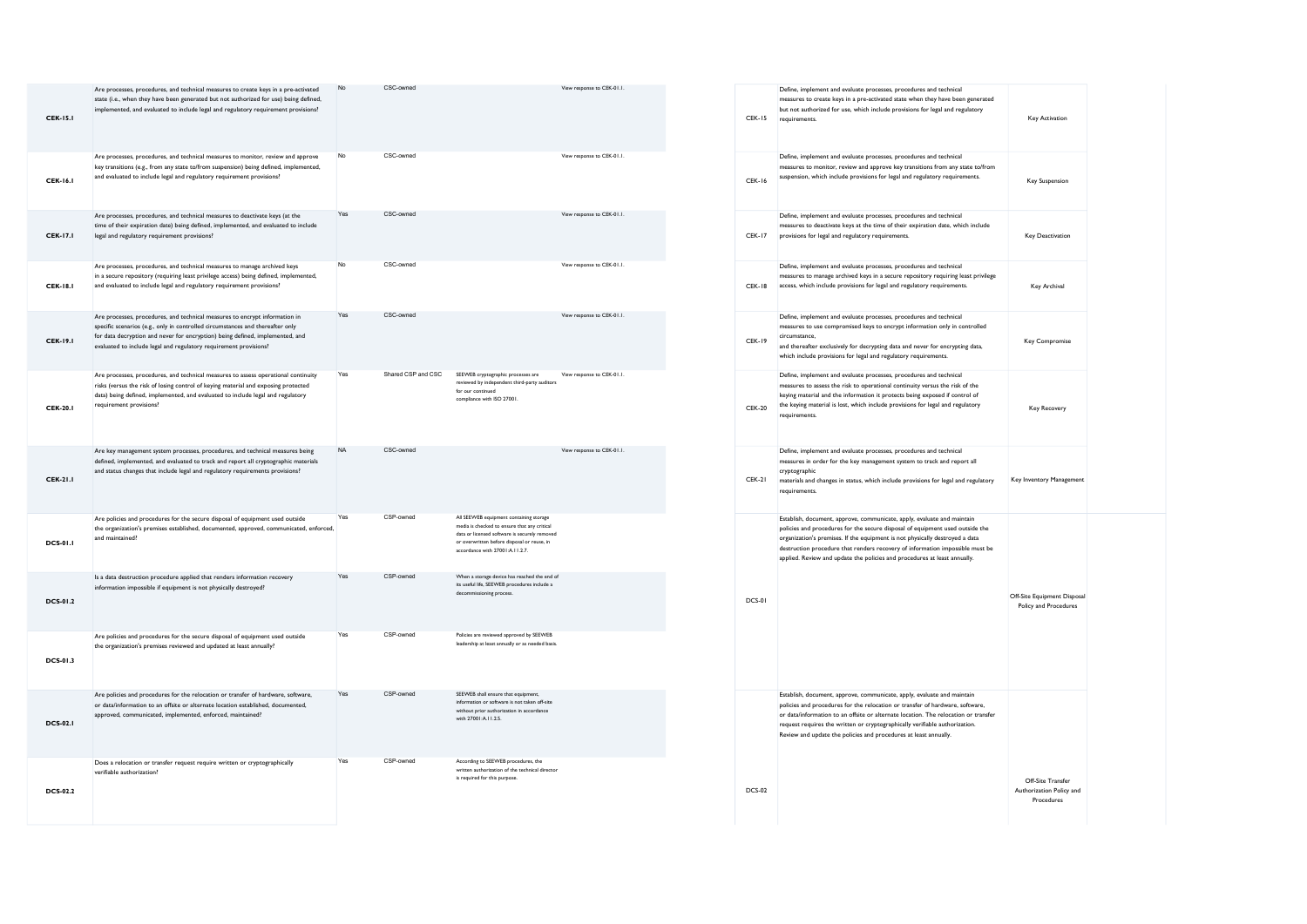| <b>DCS-02.3</b> | Are policies and procedures for the relocation or transfer of hardware, software,<br>or data/information to an offsite or alternate location reviewed and updated at<br>least annually?                                                                        | Yes | CSP-owned | Policies are reviewed approved by SEEWEB<br>leadership at least annually or as needed basis.                                                                                                                                |               |
|-----------------|----------------------------------------------------------------------------------------------------------------------------------------------------------------------------------------------------------------------------------------------------------------|-----|-----------|-----------------------------------------------------------------------------------------------------------------------------------------------------------------------------------------------------------------------------|---------------|
| <b>DCS-03.1</b> | Are policies and procedures for maintaining a safe and secure working environment<br>(in offices, rooms, and facilities) established, documented, approved, communicated,<br>enforced, and maintained?                                                         | Yes | CSP-owned | SEEWEB has designed and applies physical<br>security to offices, premises and facilities in<br>accordance with 27001: A LL3, A LL5                                                                                          | <b>DCS-03</b> |
| <b>DCS-03.2</b> | Are policies and procedures for maintaining safe, secure working environments<br>(e.g., offices, rooms) reviewed and updated at least annually?                                                                                                                | Yes | CSP-owned | Policies are reviewed approved by SEEWEB<br>leadership at least annually or as needed basis.                                                                                                                                |               |
| <b>DCS-04.1</b> | Are policies and procedures for the secure transportation of physical media<br>established, documented, approved, communicated, enforced, evaluated, and maintained?                                                                                           | Yes | CSP-owned | SEEWEB shall ensure that media containing<br>information are protected from unauthorized<br>access, misuse, or tampering during transport<br>in accordance with 27001: A.8.3.3.                                             | <b>DCS-04</b> |
| <b>DCS-04.2</b> | Are policies and procedures for the secure transportation of physical media<br>reviewed and updated at least annually?                                                                                                                                         | Yes | CSP-owned | Policies are reviewed approved by SEEWEB<br>leadership at least annually or as needed basis.                                                                                                                                |               |
| <b>DCS-05.1</b> | Is the classification and documentation of physical and logical assets based<br>on the organizational business risk?                                                                                                                                           | Yes | CSP-owned | SEEWEB classifies information in relation to its<br>value, mandatory requirements, and criticality<br>in the event of unauthorized disclosure, in<br>accordance with 27001: A.8.2.1.                                        | <b>DCS-05</b> |
| <b>DCS-06.1</b> | Are all relevant physical and logical assets at all CSP sites cataloged and<br>tracked within a secured system?                                                                                                                                                | Yes | CSP-owned | SEEWEB identifies information processing<br>assets and facilities. An inventory of these<br>assets is compiled and kept up-to-date, in<br>accordance with 27001: A.8.1.1.                                                   | DCS-06        |
| <b>DCS-07.1</b> | Are physical security perimeters implemented to safeguard personnel, data,<br>and information systems?                                                                                                                                                         | Yes | CSP-owned | SEEWEB has defined and uses security<br>perimeters to protect areas containing critical<br>information and information processing<br>facilities, in accordance with 27001: A.II.I.I.                                        | <b>DCS-07</b> |
| <b>DCS-07.2</b> | Are physical security perimeters established between administrative and business<br>areas, data storage, and processing facilities?                                                                                                                            | Yes | CSP-owned | View response to DCS-07.1.                                                                                                                                                                                                  |               |
| <b>DCS-08.1</b> | Is equipment identification used as a method for connection authentication?                                                                                                                                                                                    | No  | CSP-owned |                                                                                                                                                                                                                             | <b>DCS-08</b> |
| <b>DCS-09.1</b> | Are solely authorized personnel able to access secure areas, with all ingress<br>and egress areas restricted, documented, and monitored by physical access control<br>mechanisms?                                                                              | Yes | CSP-owned | SEEWEB's security areas are protected by<br>appropriate entry controls designed to ensure<br>that only authorized personnel are allowed<br>access, in accordance with 27001: A.I I.1.2.<br>Access control records retained. | <b>DCS-09</b> |
| <b>DCS-09.2</b> | Are access control records retained periodically, as deemed appropriate by<br>the organization?                                                                                                                                                                | Yes | CSP-owned | View response to DCS-09.1.                                                                                                                                                                                                  |               |
| <b>DCS-10.1</b> | Are external perimeter datacenter surveillance systems and surveillance systems<br>at all ingress and egress points implemented, maintained, and operated?                                                                                                     | Yes | CSP-owned | SEEWEB provides perimeter surveillance<br>external and internal by means of cameras<br>with recording and retention in accordance<br>with the law.                                                                          | <b>DCS-10</b> |
| <b>DCS-11.1</b> | Are datacenter personnel trained to respond to unauthorized access or egress<br>attempts?                                                                                                                                                                      | Yes | CSP-owned | SEEWEB's IDS monitors the accesses with<br>local optical/acoustic signaling and remote by<br>radio alarm to security institution.                                                                                           | DCS-11        |
| <b>DCS-12.1</b> | Are processes, procedures, and technical measures defined, implemented, and<br>evaluated to ensure risk-based protection of power and telecommunication cables<br>from interception, interference, or damage threats at all facilities, offices,<br>and rooms? | Yes | CSP-owned | Power and telecommunication cables used to<br>transport data or support SEEWEB<br>information services are protected from<br>eavesdropping, interference, or damage in<br>accordance with 27001: A.II.2.3.                  | <b>DCS-12</b> |
| <b>DCS-13.1</b> | Are data center environmental control systems designed to monitor, maintain,<br>and test that on-site temperature and humidity conditions fall within accepted<br>industry standards effectively implemented and maintained?                                   | Yes | CSP-owned | SEEWEB's air conditioning system provides air<br>filtration, internal<br>internal ventilation and cooling thus ensuring<br>the right temperature and sufficient air<br>exchange. The air conditioning system is             | <b>DCS-13</b> |

| <b>DCS-03</b> | Establish, document, approve, communicate, apply, evaluate and maintain<br>policies and procedures for maintaining a safe and secure working environment<br>in offices, rooms, and facilities. Review and update the policies and procedures<br>at least annually.            | Secure Area Policy and<br>Procedures                    |                     |
|---------------|-------------------------------------------------------------------------------------------------------------------------------------------------------------------------------------------------------------------------------------------------------------------------------|---------------------------------------------------------|---------------------|
| <b>DCS-04</b> | Establish, document, approve, communicate, apply, evaluate and maintain<br>policies and procedures for the secure transportation of physical media. Review<br>and update the policies and procedures at least annually.                                                       | Secure Media<br>Transportation Policy and<br>Procedures | Datacenter Security |
| <b>DCS-05</b> | Classify and document the physical, and logical assets (e.g., applications)<br>based on the organizational business risk.                                                                                                                                                     | <b>Assets Classification</b>                            |                     |
| <b>DCS-06</b> | Catalogue and track all relevant physical and logical assets located<br>at all of the CSP's sites within a secured system.                                                                                                                                                    | Assets Cataloguing and<br>Tracking                      |                     |
| <b>DCS-07</b> | Implement physical security perimeters to safeguard personnel, data,<br>and information systems. Establish physical security perimeters between the<br>administrative and business areas and the data storage and processing facilities<br>areas.                             | <b>Controlled Access Points</b>                         |                     |
| <b>DCS-08</b> | Use equipment identification as a method for connection authentication.                                                                                                                                                                                                       | <b>Equipment Identification</b>                         |                     |
| <b>DCS-09</b> | Allow only authorized personnel access to secure areas, with all<br>ingress and egress points restricted, documented, and monitored by physical<br>access control mechanisms. Retain access control records on a periodic basis<br>as deemed appropriate by the organization. | Secure Area Authorization                               |                     |
| <b>DCS-10</b> | Implement, maintain, and operate datacenter surveillance systems<br>at the external perimeter and at all the ingress and egress points to detect<br>unauthorized ingress and egress attempts.                                                                                 | Surveillance System                                     |                     |
| DCS-II        | Train datacenter personnel to respond to unauthorized ingress or<br>egress attempts.                                                                                                                                                                                          | Unauthorized Access<br><b>Response Training</b>         |                     |
| <b>DCS-12</b> | Define, implement and evaluate processes, procedures and technical<br>measures that ensure a risk-based protection of power and telecommunication<br>cables from a threat of interception, interference or damage at all facilities,<br>offices and rooms.                    | Cabling Security                                        |                     |
| $DCS-13$      | Implement and maintain data center environmental control systems<br>that monitor, maintain and test for continual effectiveness the temperature<br>and humidity conditions within accepted industry standards.                                                                | <b>Environmental Systems</b>                            |                     |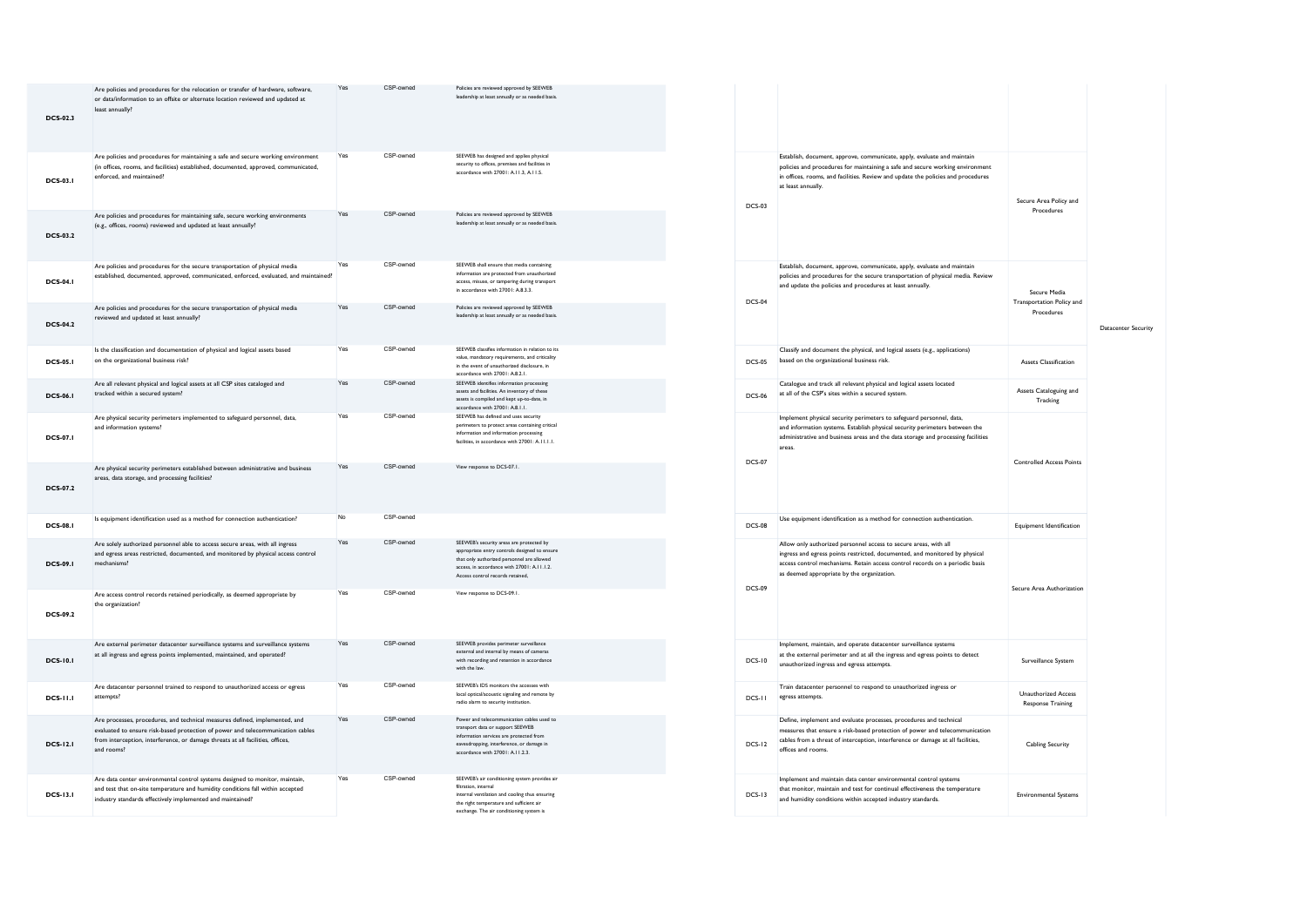| <b>DCS-14.1</b> | Are utility services secured, monitored, maintained, and tested at planned<br>intervals for continual effectiveness?                                                                                                                                                                     | Yes       | CSP-owned | SEEWEB equipment is properly maintained to<br>ensure its continued availability and integrity,<br>in accordance with A.I I.2.4.                                                                                                                                                           |                                                                                                                                                                                                                                           | <b>DCS-14</b> |
|-----------------|------------------------------------------------------------------------------------------------------------------------------------------------------------------------------------------------------------------------------------------------------------------------------------------|-----------|-----------|-------------------------------------------------------------------------------------------------------------------------------------------------------------------------------------------------------------------------------------------------------------------------------------------|-------------------------------------------------------------------------------------------------------------------------------------------------------------------------------------------------------------------------------------------|---------------|
| <b>DCS-15.1</b> | Is business-critical equipment segregated from locations subject to a high<br>probability of environmental risk events?                                                                                                                                                                  | Yes       | CSP-owned | SEEWEB's equipment is arranged and<br>protected for the purpose of reducing risks<br>from environmental threats and hazards, in<br>accordance with 27001: A.11.2.1.                                                                                                                       |                                                                                                                                                                                                                                           | <b>DCS-15</b> |
| DSP-01.1        | Are policies and procedures established, documented, approved, communicated,<br>enforced, evaluated, and maintained for the classification, protection, and handling<br>of data throughout its lifecycle according to all applicable laws and regulations,<br>standards, and risk level? | Yes       | CSP-owned | SEEWEB has implemented data handling and<br>classification requirements which provide<br>specifications around data encryption, content<br>in transit and during storage, access, retention,<br>physical controls, mobile devices and handling<br>requirements, in accordance with 27001. |                                                                                                                                                                                                                                           | DSP-01        |
| <b>DSP-01.2</b> | Are data security and privacy policies and procedures reviewed and updated<br>at least annually?                                                                                                                                                                                         | Yes       | CSP-owned | Policies are reviewed approved by SEEWEB<br>leadership at least annually or as needed basis.                                                                                                                                                                                              |                                                                                                                                                                                                                                           |               |
| <b>DSP-02.1</b> | Are industry-accepted methods applied for secure data disposal from storage<br>media so information is not recoverable by any forensic means?                                                                                                                                            | Yes       | CSP-owned | View response to DSP-01.2.                                                                                                                                                                                                                                                                |                                                                                                                                                                                                                                           | <b>DSP-02</b> |
| <b>DSP-03.1</b> | Is a data inventory created and maintained for sensitive and personal information<br>(at a minimum)?                                                                                                                                                                                     | <b>NA</b> | CSC-owned |                                                                                                                                                                                                                                                                                           | Given the nature of the service, no sensitive<br>personal data is collected Users can receive to<br>be permanently deleted, moreover the Admin<br>user of the Tenant can autonomously delete<br>the individual accounts of his competence | <b>DSP-03</b> |
| <b>DSP-04.1</b> | Is data classified according to type and sensitivity levels?                                                                                                                                                                                                                             | <b>NA</b> | CSC-owned |                                                                                                                                                                                                                                                                                           | View response to DSP-03.1.                                                                                                                                                                                                                | <b>DSP-04</b> |
| <b>DSP-05.1</b> | Is data flow documentation created to identify what data is processed and<br>where it is stored and transmitted?                                                                                                                                                                         | <b>NA</b> | CSC-owned |                                                                                                                                                                                                                                                                                           | View response to DSP-03.1.                                                                                                                                                                                                                |               |
| <b>DSP-05.2</b> | Is data flow documentation reviewed at defined intervals, at least annually,<br>and after any change?                                                                                                                                                                                    | <b>NA</b> | CSC-owned |                                                                                                                                                                                                                                                                                           | View response to DSP-03.1.                                                                                                                                                                                                                | <b>DSP-05</b> |
| <b>DSP-06.1</b> | Is the ownership and stewardship of all relevant personal and sensitive data<br>documented?                                                                                                                                                                                              | <b>NA</b> | CSC-owned |                                                                                                                                                                                                                                                                                           | View response to DSP-03.1.                                                                                                                                                                                                                |               |
| <b>DSP-06.2</b> | Is data ownership and stewardship documentation reviewed at least annually?                                                                                                                                                                                                              | <b>NA</b> | CSC-owned |                                                                                                                                                                                                                                                                                           | View response to DSP-03.1.                                                                                                                                                                                                                | <b>DSP-06</b> |
| <b>DSP-07.1</b> | Are systems, products, and business practices based on security principles<br>by design and per industry best practices?                                                                                                                                                                 | Yes       | CSP-owned | SEEWEB maintains a systematic approach, to<br>planning and developing<br>new services, to ensure the quality and<br>security requirements are met                                                                                                                                         |                                                                                                                                                                                                                                           | <b>DSP-07</b> |
| <b>DSP-08.1</b> | Are systems, products, and business practices based on privacy principles<br>by design and according to industry best practices?                                                                                                                                                         | <b>NA</b> | CSC-owned |                                                                                                                                                                                                                                                                                           | View response to DSP-03.1.                                                                                                                                                                                                                | <b>DSP-08</b> |
| <b>DSP-08.2</b> | Are systems' privacy settings configured by default and according to all applicable<br>laws and regulations?                                                                                                                                                                             | <b>NA</b> | CSC-owned |                                                                                                                                                                                                                                                                                           | View response to DSP-03.1.                                                                                                                                                                                                                |               |
| DSP-09.1        | Is a data protection impact assessment (DPIA) conducted when processing personal<br>data and evaluating the origin, nature, particularity, and severity of risks according<br>to any applicable laws, regulations and industry best practices?                                           | <b>NA</b> | CSC-owned |                                                                                                                                                                                                                                                                                           | View response to DSP-03.1.                                                                                                                                                                                                                | <b>DSP-09</b> |
| DSP-10.1        | Are processes, procedures, and technical measures defined, implemented, and<br>evaluated to ensure any transfer of personal or sensitive data is protected from<br>unauthorized access and only processed within scope (as permitted by respective<br>laws and regulations)?             | <b>NA</b> | CSC-owned |                                                                                                                                                                                                                                                                                           | View response to DSP-03.1.                                                                                                                                                                                                                | <b>DSP-10</b> |

| <b>DCS-14</b> | Secure, monitor, maintain, and test utilities services for continual<br>effectiveness at planned intervals.                                                                                                                                                                                                                                     | <b>Secure Utilities</b>                       |                           |
|---------------|-------------------------------------------------------------------------------------------------------------------------------------------------------------------------------------------------------------------------------------------------------------------------------------------------------------------------------------------------|-----------------------------------------------|---------------------------|
| $DCS-15$      | Keep business-critical equipment away from locations subject to high<br>probability for environmental risk events.                                                                                                                                                                                                                              | <b>Equipment Location</b>                     |                           |
| DSP-01        | Establish, document, approve, communicate, apply, evaluate and maintain<br>policies and procedures for the classification, protection and handling of data<br>throughout its lifecycle, and according to all applicable laws and regulations,<br>standards, and risk level. Review and update the policies and procedures at<br>least annually. | Security and Privacy Policy<br>and Procedures |                           |
| <b>DSP-02</b> | Apply industry accepted methods for the secure disposal of data from<br>storage media such that data is not recoverable by any forensic means.                                                                                                                                                                                                  | Secure Disposal                               |                           |
| <b>DSP-03</b> | Create and maintain a data inventory, at least for any sensitive<br>data and personal data.                                                                                                                                                                                                                                                     | Data Inventory                                |                           |
| DSP-04        | Classify data according to its type and sensitivity level.                                                                                                                                                                                                                                                                                      | Data Classification                           |                           |
| <b>DSP-05</b> | Create data flow documentation to identify what data is processed,<br>stored or transmitted where. Review data flow documentation at defined intervals,<br>at least annually, and after any change.                                                                                                                                             | Data Flow Documentation                       |                           |
| <b>DSP-06</b> | Document ownership and stewardship of all relevant documented personal<br>and sensitive data. Perform review at least annually.                                                                                                                                                                                                                 | Data Ownership and<br>Stewardship             |                           |
| <b>DSP-07</b> | Develop systems, products, and business practices based upon a principle<br>of security by design and industry best practices.                                                                                                                                                                                                                  | Data Protection by Design<br>and Default      |                           |
| <b>DSP-08</b> | Develop systems, products, and business practices based upon a principle<br>of privacy by design and industry best practices. Ensure that systems' privacy<br>settings are configured by default, according to all applicable laws and regulations.                                                                                             | Data Privacy by Design and<br>Default         |                           |
| <b>DSP-09</b> | Conduct a Data Protection Impact Assessment (DPIA) to evaluate the<br>origin, nature, particularity and severity of the risks upon the processing<br>of personal data, according to any applicable laws, regulations and industry<br>best practices.                                                                                            | Data Protection Impact<br>Assessment          | Data Security and Privacy |
| <b>DSP-10</b> | Define, implement and evaluate processes, procedures and technical<br>measures that ensure any transfer of personal or sensitive data is protected<br>from unauthorized access and only processed within scope as permitted by the<br>respective laws and regulations.                                                                          | Sensitive Data Transfer                       | Lifecycle Management      |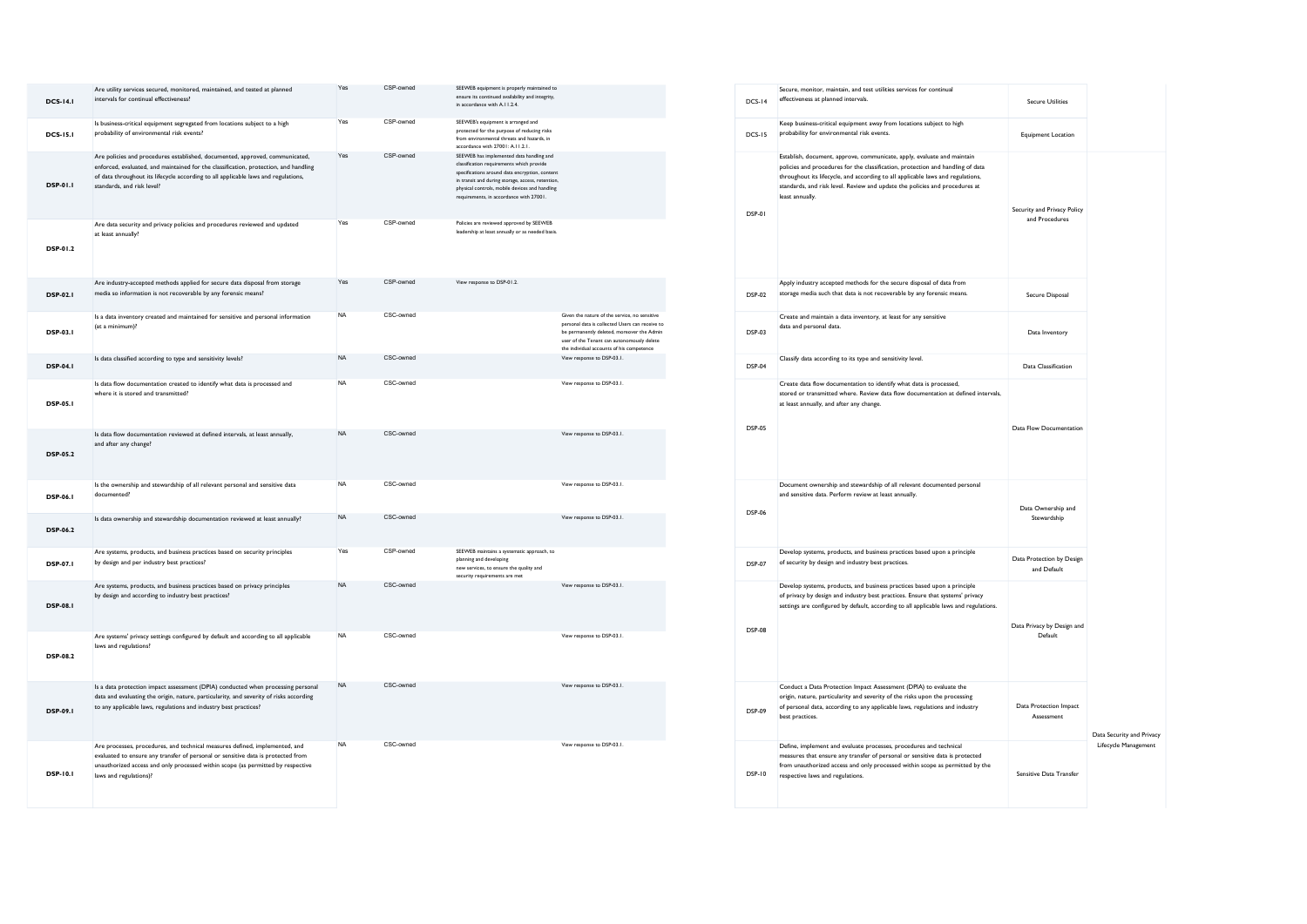| <b>DSP-11.1</b> | Are processes, procedures, and technical measures defined, implemented, and<br>evaluated to enable data subjects to request access to, modify, or delete personal<br>data (per applicable laws and regulations)?                                                       | <b>NA</b> | CSC-owned          |                                                                                                                                                                                                  | View response to DSP-03.1. |
|-----------------|------------------------------------------------------------------------------------------------------------------------------------------------------------------------------------------------------------------------------------------------------------------------|-----------|--------------------|--------------------------------------------------------------------------------------------------------------------------------------------------------------------------------------------------|----------------------------|
| <b>DSP-12.1</b> | Are processes, procedures, and technical measures defined, implemented, and<br>evaluated to ensure personal data is processed (per applicable laws and regulations<br>and for the purposes declared to the data subject)?                                              | Yes       | Shared CSP and CSC | View response to AIS-02.1.                                                                                                                                                                       | View response to DSP-03.1. |
| DSP-13.1        | Are processes, procedures, and technical measures defined, implemented, and<br>evaluated for the transfer and sub-processing of personal data within the service<br>supply chain (according to any applicable laws and regulations)?                                   | <b>NA</b> | CSC-owned          |                                                                                                                                                                                                  | View response to DSP-03.1. |
| <b>DSP-14.1</b> | Are processes, procedures, and technical measures defined, implemented, and<br>evaluated to disclose details to the data owner of any personal or sensitive data<br>access by sub-processors before processing initiation?                                             | <b>NA</b> | CSC-owned          |                                                                                                                                                                                                  | View response to DSP-03.1. |
| <b>DSP-15.1</b> | Is authorization from data owners obtained, and the associated risk managed,<br>before replicating or using production data in non-production environments?                                                                                                            | <b>NA</b> | CSC-owned          |                                                                                                                                                                                                  | View response to DSP-03.1. |
| <b>DSP-16.1</b> | Do data retention, archiving, and deletion practices follow business requirements,<br>applicable laws, and regulations?                                                                                                                                                | Yes       | Shared CSP and CSC | SEEWEB maintains a retention policy<br>applicable to its internal data and system<br>components in order to continue operations<br>of SEEWEB business and services.                              | View response to DSP-03.1. |
| <b>DSP-17.1</b> | Are processes, procedures, and technical measures defined and implemented<br>to protect sensitive data throughout its lifecycle?                                                                                                                                       | <b>NA</b> | CSC-owned          |                                                                                                                                                                                                  | View response to DSP-03.1. |
| <b>DSP-18.1</b> | Does the CSP have in place, and describe to CSCs, the procedure to manage<br>and respond to requests for disclosure of Personal Data by Law Enforcement Authorities<br>according to applicable laws and regulations?                                                   | Yes       | CSP-owned          | SEEWEB's policy prohibits the disclosure of<br>customer content unless we're required to do<br>so to comply with the law, as required by the<br>GDPR.                                            |                            |
| <b>DSP-18.2</b> | Does the CSP give special attention to the notification procedure to interested<br>CSCs, unless otherwise prohibited, such as a prohibition under criminal law to<br>preserve confidentiality of a law enforcement investigation?                                      | Yes       | Shared CSP and CSC | View response to DSP-18.1.                                                                                                                                                                       | View response to DSP-03.1. |
| <b>DSP-19.1</b> | Are processes, procedures, and technical measures defined and implemented<br>to specify and document physical data locations, including locales where data<br>is processed or backed up?                                                                               | <b>NA</b> | CSC-owned          |                                                                                                                                                                                                  | View response to DSP-03.1. |
| GRC-01.1        | Are information governance program policies and procedures sponsored by<br>organizational<br>leadership established, documented, approved, communicated, applied, evaluated,<br>and maintained?                                                                        | Yes       | CSP-owned          | SEEWEB has established formal policies and<br>procedures to provide employees a common<br>baseline for information security standards and<br>Guidance, in accordance with 27001: 5.1, 5.2,<br>53 |                            |
| GRC-01.2        | Are the policies and procedures reviewed and updated at least annually?                                                                                                                                                                                                | Yes       | CSP-owned          | Policies are reviewed approved by SEEWEB<br>leadership at least annually or as needed basis.                                                                                                     |                            |
| GRC-02.1        | Is there an established formal, documented, and leadership-sponsored enterprise<br>risk management (ERM) program that includes policies and procedures for identification,<br>evaluation, ownership, treatment, and acceptance of cloud security and privacy<br>risks? | Yes       | CSP-owned          | SEEWEB maintains documented information<br>on the risk assessment process related to<br>information security in accordance with<br>27001: A.6.1.2.                                               |                            |

| <b>DSP-11</b> | Define and implement, processes, procedures and technical measures<br>to enable data subjects to request access to, modification, or deletion of their<br>personal data, according to any applicable laws and regulations.                                                                                                                                                                                                                                  | Personal Data Access.<br>Reversal, Rectification and<br>Deletion |
|---------------|-------------------------------------------------------------------------------------------------------------------------------------------------------------------------------------------------------------------------------------------------------------------------------------------------------------------------------------------------------------------------------------------------------------------------------------------------------------|------------------------------------------------------------------|
| <b>DSP-12</b> | Define, implement and evaluate processes, procedures and technical<br>measures to ensure that personal data is processed according to any applicable<br>laws and regulations and for the purposes declared to the data subject.                                                                                                                                                                                                                             | Limitation of Purpose in<br>Personal Data Processing             |
| DSP-13        | Define, implement and evaluate processes, procedures and technical<br>measures for the transfer and sub-processing of personal data within the service<br>supply chain, according to any applicable laws and regulations.                                                                                                                                                                                                                                   | Personal Data Sub-<br>processing                                 |
| <b>DSP-14</b> | Define, implement and evaluate processes, procedures and technical<br>measures to disclose the details of any personal or sensitive data access by<br>sub-processors to the data owner prior to initiation of that processing.                                                                                                                                                                                                                              | Disclosure of Data Sub-<br>processors                            |
| <b>DSP-15</b> | Obtain authorization from data owners, and manage associated risk<br>before replicating or using production data in non-production environments.                                                                                                                                                                                                                                                                                                            | Limitation of Production<br>Data Use                             |
| <b>DSP-16</b> | Data retention, archiving and deletion is managed in accordance with<br>business requirements, applicable laws and regulations.                                                                                                                                                                                                                                                                                                                             | Data Retention and<br>Deletion                                   |
| <b>DSP-17</b> | Define and implement, processes, procedures and technical measures<br>to protect sensitive data throughout it's lifecycle.                                                                                                                                                                                                                                                                                                                                  | Sensitive Data Protection                                        |
| <b>DSP-18</b> | The CSP must have in place, and describe to CSCs the procedure to<br>manage and respond to requests for disclosure of Personal Data by Law<br>Enforcement<br>Authorities according to applicable laws and regulations. The CSP must give<br>special attention to the notification procedure to interested CSCs, unless otherwise<br>prohibited, such as a prohibition under criminal law to preserve confidentiality<br>of a law enforcement investigation. | Disclosure Notification                                          |
| <b>DSP-19</b> | Define and implement, processes, procedures and technical measures<br>to specify and document the physical locations of data, including any locations<br>in which data is processed or backed up.                                                                                                                                                                                                                                                           | Data Location                                                    |
| GRC-01        | Establish, document, approve, communicate, apply, evaluate and maintain<br>policies and procedures for an information governance program, which is sponsored<br>by the leadership of the organization. Review and update the policies and<br>procedures<br>at least annually.                                                                                                                                                                               | Governance Program Policy<br>and Procedures                      |
| GRC-02        | Establish a formal, documented, and leadership-sponsored Enterprise<br>Risk Management (ERM) program that includes policies and procedures for<br>identification,<br>evaluation, ownership, treatment, and acceptance of cloud security and privacy<br>risks.                                                                                                                                                                                               | Risk Management Program                                          |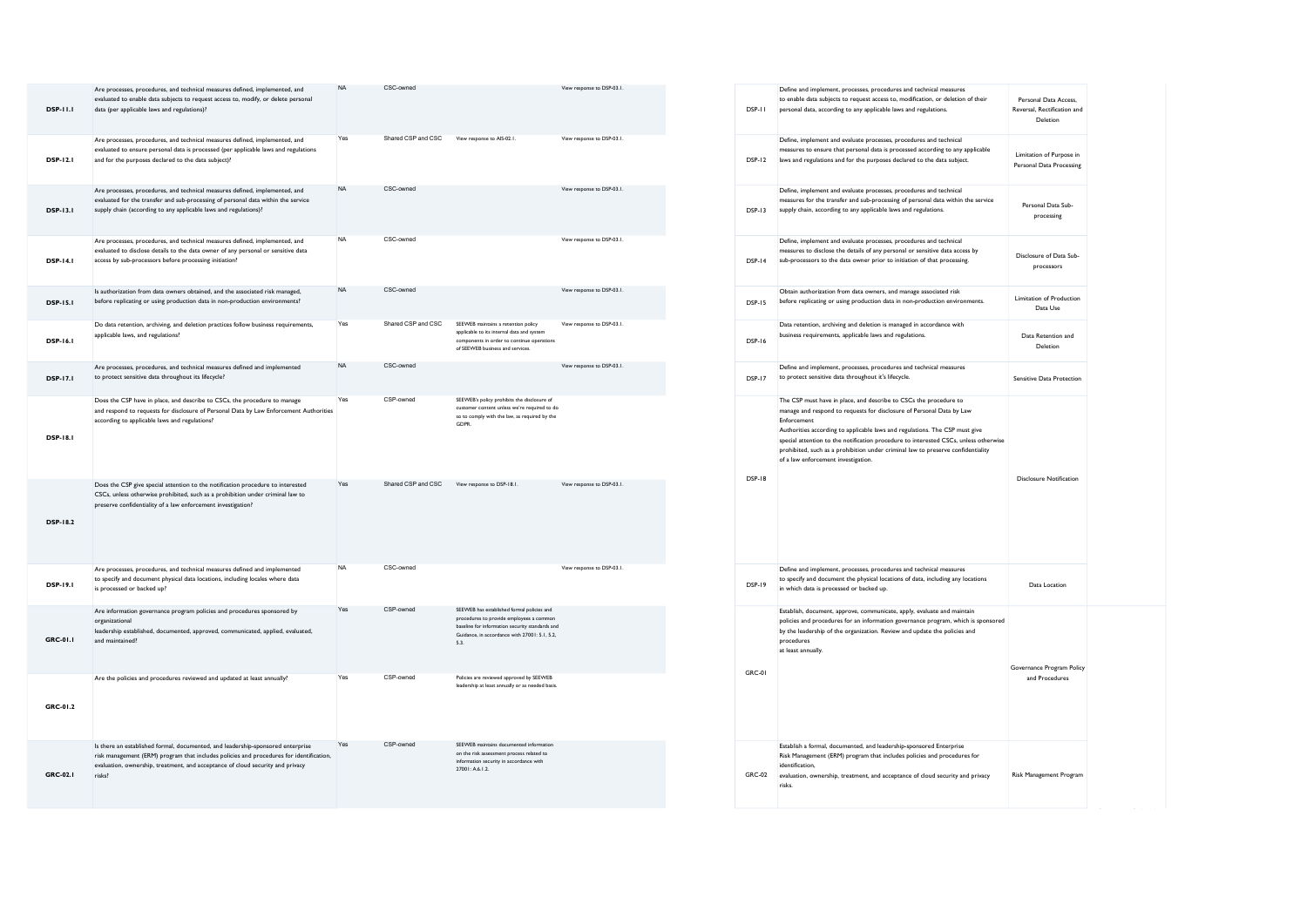| GRC-03.1        | Are all relevant organizational policies and associated procedures reviewed<br>at least annually, or when a substantial organizational change occurs?                                                                                                   | Yes | CSP-owned          | Policies are reviewed approved by SEEWEB<br>leadership at least annually or as needed basis.                                                                                                                                                                                                                        | GRC-03        |
|-----------------|---------------------------------------------------------------------------------------------------------------------------------------------------------------------------------------------------------------------------------------------------------|-----|--------------------|---------------------------------------------------------------------------------------------------------------------------------------------------------------------------------------------------------------------------------------------------------------------------------------------------------------------|---------------|
| GRC-04.1        | Is an approved exception process mandated by the governance program established<br>and followed whenever a deviation from an established policy occurs?                                                                                                 | Yes | CSP-owned          | SEEWEB management has defined and<br>approved information security policies, which<br>are available as documented information,<br>published, and communicated to staff and<br>relevant third parties in accordance with                                                                                             | <b>GRC-04</b> |
| GRC-05.1        | Has an information security program (including programs of all relevant CCM<br>domains) been developed and implemented?                                                                                                                                 | Yes | CSP-owned          | SEEWEB has established an information<br>security management program with designated<br>roles<br>and responsibilities, in accordance with 27001:                                                                                                                                                                    | <b>GRC-05</b> |
| GRC-06.1        | Are roles and responsibilities for planning, implementing, operating, assessing,<br>and improving governance programs defined and documented?                                                                                                           | Yes | CSP-owned          | SEEWEB has defined and assigned all<br>responsibilities related to information security<br>in accordance with 27001: A.6.1.1.                                                                                                                                                                                       | <b>GRC-06</b> |
| GRC-07.I        | Are all relevant standards, regulations, legal/contractual, and statutory<br>requirements applicable to your organization identified and documented?                                                                                                    | Yes | CSP-owned          | SEEWEB complies with mandatory and<br>contractual requirements.                                                                                                                                                                                                                                                     | GRC-07        |
| GRC-08.1        | Is contact established and maintained with cloud-related special interest<br>groups and other relevant entities?                                                                                                                                        | Yes | CSP-owned          | SEEWEB maintains appropriate contacts with<br>specialist groups and professional associations<br>attended<br>by information security specialists,                                                                                                                                                                   | GRC-08        |
| <b>HRS-01.1</b> | Are background verification policies and procedures of all new employees (including<br>but not limited to remote employees, contractors, and third parties) established,<br>documented, approved, communicated, applied, evaluated, and maintained?     | Yes | CSP-owned          | SEEWEB conducts background checks on all<br>employment candidates in accordance with<br>relevant laws, regulations, and ethics; these are<br>proportionate to business needs, classification<br>of information to be accessed, and perceived<br>risks, in accordance with 27001:A.7.1.1.                            |               |
| HRS-01.2        | Are background verification policies and procedures designed according to<br>local laws, regulations, ethics, and contractual constraints and proportional<br>to the data classification to be accessed, business requirements, and acceptable<br>risk? | Yes | CSP-owned          | View response to HRS-01.1.                                                                                                                                                                                                                                                                                          | <b>HRS-01</b> |
| HRS-01.3        | Are background verification policies and procedures reviewed and updated at<br>least annually?                                                                                                                                                          | Yes | CSP-owned          | Policies are reviewed approved by SEEWEB<br>leadership at least annually or as needed basis.                                                                                                                                                                                                                        |               |
| <b>HRS-02.1</b> | Are policies and procedures for defining allowances and conditions for the<br>acceptable use of organizationally-owned or managed assets established, documented,<br>approved, communicated, applied, evaluated, and maintained?                        | Yes | CSP-owned          | SEEWEB identifies, documents, and<br>implements rules for the acceptable use of<br>information and assets associated with<br>information processing facilities, in accordance<br>with 27001: A.8.1.3.                                                                                                               |               |
| <b>HRS-02.2</b> | Are the policies and procedures for defining allowances and conditions for<br>the acceptable use of organizationally-owned or managed assets reviewed and updated<br>at least annually?                                                                 | Yes | CSP-owned          | Policies are reviewed approved by SEEWEB<br>leadership at least annually or as needed basis.                                                                                                                                                                                                                        | <b>HRS-02</b> |
| <b>HRS-03.1</b> | Are policies and procedures requiring unattended workspaces to conceal confidential<br>data established, documented, approved, communicated, applied, evaluated, and<br>maintained?                                                                     | Yes | CSP-owned          | SEEWEB users ensure that unattended equipment is<br>appropriately protected, in accordance with 27001:<br>A.11.2.8. Both a "clean desk" policy for documents<br>and removable storage media and a "clean screen"<br>policy for information processing services are<br>adopted, in accordance with 27001: A.I I.2.9. | <b>HRS-03</b> |
| <b>HRS-03.2</b> | Are policies and procedures requiring unattended workspaces to conceal confidential<br>data reviewed and updated at least annually?                                                                                                                     | Yes | CSP-owned          | Policies are reviewed approved by SEEWEB<br>leadership at least annually or as needed basis.                                                                                                                                                                                                                        |               |
| <b>HRS-04.1</b> | Are policies and procedures to protect information accessed, processed, or<br>stored at remote sites and locations established, documented, approved, communicated,<br>applied, evaluated, and maintained?                                              | Yes | Shared CSP and CSC | SEEWEB has adopted a policy and supporting<br>security measures to protect information accessed,<br>processed, or stored at remote sites in accordance<br>with 27001: A.6.2.2. Security measures are provided<br>for assets outside the organization's premises, in<br>accordance with 27001: A11.2.6.              |               |

| GRC-03        | Review all relevant organizational policies and associated procedures<br>at least annually or when a substantial change occurs within the organization.                                                                                                                                                                                                                                                                                                                                                | Organizational Policy<br>Reviews                         | Governance, Risk and<br>Compliance |
|---------------|--------------------------------------------------------------------------------------------------------------------------------------------------------------------------------------------------------------------------------------------------------------------------------------------------------------------------------------------------------------------------------------------------------------------------------------------------------------------------------------------------------|----------------------------------------------------------|------------------------------------|
| <b>GRC-04</b> | Establish and follow an approved exception process as mandated by<br>the governance program whenever a deviation from an established policy occurs.                                                                                                                                                                                                                                                                                                                                                    | <b>Policy Exception Process</b>                          |                                    |
| <b>GRC-05</b> | Develop and implement an Information Security Program, which includes<br>programs for all the relevant domains of the CCM.                                                                                                                                                                                                                                                                                                                                                                             | <b>Information Security</b><br>Program                   |                                    |
| GRC-06        | Define and document roles and responsibilities for planning, implementing,<br>operating, assessing, and improving governance programs.                                                                                                                                                                                                                                                                                                                                                                 | Governance Responsibility<br>Model                       |                                    |
| GRC-07        | Identify and document all relevant standards, regulations, legal/contractual,<br>and statutory requirements, which are applicable to your organization.                                                                                                                                                                                                                                                                                                                                                | Information System<br>Regulatory Mapping                 |                                    |
| <b>GRC-08</b> | Establish and maintain contact with cloud-related special interest<br>groups and other relevant entities in line with business context.                                                                                                                                                                                                                                                                                                                                                                | Special Interest Groups                                  |                                    |
| <b>HRS-01</b> | Establish, document, approve, communicate, apply, evaluate and maintain<br>policies and procedures for background verification of all new employees (including<br>but not limited to remote employees, contractors, and third parties) according<br>to local laws, regulations, ethics, and contractual constraints and proportional<br>to the data classification to be accessed, the business requirements, and acceptable<br>risk. Review and update the policies and procedures at least annually. | <b>Background Screening</b><br>Policy and Procedures     |                                    |
| <b>HRS-02</b> | Establish, document, approve, communicate, apply, evaluate and maintain<br>policies and procedures for defining allowances and conditions for the acceptable<br>use of organizationally-owned or managed assets. Review and update the policies<br>and procedures at least annually.                                                                                                                                                                                                                   | Acceptable Use of<br>Technology Policy and<br>Procedures |                                    |
| <b>HRS-03</b> | Establish, document, approve, communicate, apply, evaluate and maintain<br>policies and procedures that require unattended workspaces to not have openly<br>visible confidential data. Review and update the policies and procedures at<br>least annually.                                                                                                                                                                                                                                             | Clean Desk Policy and<br>Procedures                      |                                    |
| HRS.04        | Establish, document, approve, communicate, apply, evaluate and maintain<br>policies and procedures to protect information accessed, processed or stored<br>at remote sites and locations. Review and update the policies and procedures<br>at least annually.                                                                                                                                                                                                                                          | <b>Remote and Home</b><br>Working Policy and             |                                    |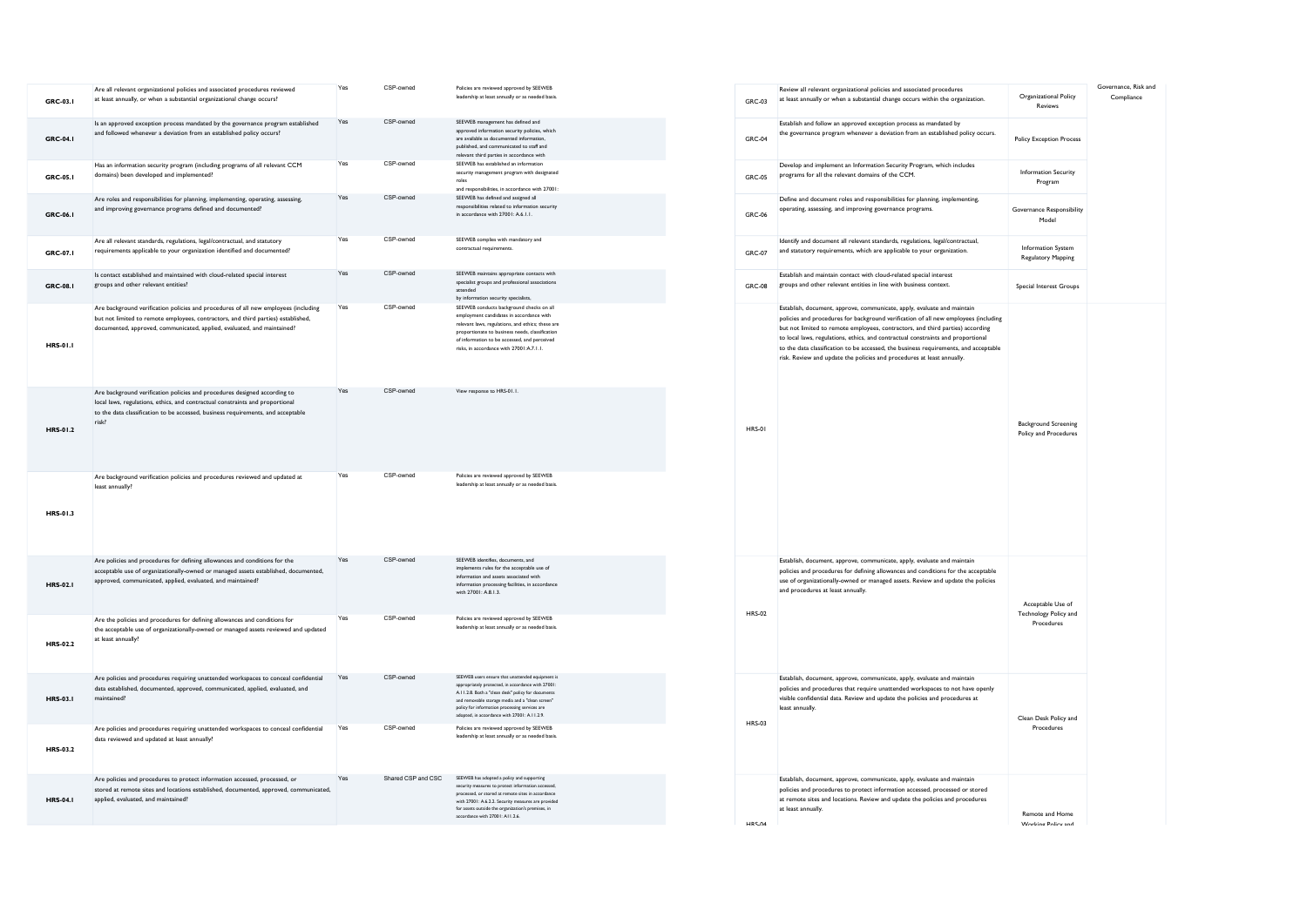| <b>HRS-04.2</b> | Are policies and procedures to protect information accessed, processed, or<br>stored at remote sites and locations reviewed and updated at least annually?                                                          | Yes | CSP-owned          | Policies are reviewed approved by SEEWEB<br>leadership at least annually or as needed basis                                                                                                                                                                                                                                      |                                                                                                                                                   |
|-----------------|---------------------------------------------------------------------------------------------------------------------------------------------------------------------------------------------------------------------|-----|--------------------|----------------------------------------------------------------------------------------------------------------------------------------------------------------------------------------------------------------------------------------------------------------------------------------------------------------------------------|---------------------------------------------------------------------------------------------------------------------------------------------------|
| <b>HRS-05.1</b> | Are return procedures of organizationally-owned assets by terminated employees<br>established and documented?                                                                                                       | Yes | CSP-owned          | All SEEWEB personnel and users of external parties<br>return the organization's assets in their possession<br>at the end of the period of employment, contract,<br>or agreement entered into, in accordance with                                                                                                                 |                                                                                                                                                   |
| <b>HRS-06.1</b> | Are procedures outlining the roles and responsibilities concerning changes<br>in employment established, documented, and communicated to all personnel?                                                             | Yes | CSP-owned          | Information security responsibilities and duties that<br>remain valid after termination or change of<br>employment are defined, communicated and made<br>effective, in accordance with 27001: A.7.3.                                                                                                                             |                                                                                                                                                   |
| <b>HRS-07.1</b> | Are employees required to sign an employment agreement before gaining access<br>to organizational information systems, resources, and assets?                                                                       | Yes | CSP-owned          | Personnel supporting SEEWEB systems and<br>devices must sign a non-disclosure agreement<br>prior to being granted access.                                                                                                                                                                                                        |                                                                                                                                                   |
| <b>HRS-08.1</b> | Are provisions and/or terms for adherence to established information governance<br>and security policies included within employment agreements?                                                                     | Yes | CSP-owned          | Contractual agreements with SEEWEB staff<br>and contractors specify their and the<br>organization's responsibilities with respect to<br>information security, in accordance with<br>27001: A.7.1.2                                                                                                                               |                                                                                                                                                   |
| <b>HRS-09.1</b> | Are employee roles and responsibilities relating to information assets and<br>security documented and communicated?                                                                                                 | Yes | CSP-owned          | SEEWEB has defined and assigned all<br>responsibilities related to information security,<br>in accordance with 27001: A.6.1.1                                                                                                                                                                                                    |                                                                                                                                                   |
| <b>HRS-10.1</b> | Are requirements for non-disclosure/confidentiality agreements reflecting<br>organizational data protection needs and operational details identified, documented,<br>and reviewed at planned intervals?             | Yes | CSP-owned          | Contractual agreements with SEEWEB staff and<br>contractors specify their and the organization's<br>responsibilities with respect to information security,<br>in accordance with 27001: A.7.1.2. Requirements<br>for NDA agreements for information protection,<br>are identified an reviewed at planned intervals, in<br>$\sim$ |                                                                                                                                                   |
| <b>HRS-11.1</b> | Is a security awareness training program for all employees of the organization<br>established, documented, approved, communicated, applied, evaluated and maintained?                                               | Yes | CSP-owned          | All SEEWEB personnel receive appropriate<br>awareness, education, training and periodic<br>updates on organizational policies and<br>procedures in a manner relevant to their work<br>activities, in accordance with 27001: A.7.2.2.                                                                                             |                                                                                                                                                   |
| <b>HRS-11.2</b> | Are regular security awareness training updates provided?                                                                                                                                                           | Yes | CSP-owned          | View response to HRS-11.1.                                                                                                                                                                                                                                                                                                       |                                                                                                                                                   |
| <b>HRS-12.1</b> | Are all employees granted access to sensitive organizational and personal<br>data provided with appropriate security awareness training?                                                                            | Yes | CSP-owned          | All SEEWEB personnel receive appropriate<br>wareness, education, training and periodic<br>updates on organizational policies and<br>procedures in a manner relevant to their work<br>activities, in accordance with 27001: A.7.2.2.                                                                                              |                                                                                                                                                   |
| <b>HRS-12.2</b> | Are all employees granted access to sensitive organizational and personal<br>data provided with regular updates in procedures, processes, and policies relating<br>to their professional function?                  | Yes | CSP-owned          | View response to HRS-12.1.                                                                                                                                                                                                                                                                                                       |                                                                                                                                                   |
| HRS-13.1        | Are employees notified of their roles and responsibilities to maintain awareness<br>and compliance with established policies, procedures, and applicable legal, statutory,<br>or regulatory compliance obligations? | Yes | CSP-owned          | SEEWEB management requires all staff and<br>contractors to apply information security in<br>accordance with the organization's established<br>policies and procedures in accordance with<br>27001: A.7.2.1.                                                                                                                      |                                                                                                                                                   |
| IAM-01.1        | Are identity and access management policies and procedures established, documented,<br>approved, communicated, implemented, applied, evaluated, and maintained?                                                     | Yes | CSP-owned          | SEEWEB has defined and documented an<br>access control policy based on business and<br>information security requirements in<br>accordance with 27001: A.9.1.1.                                                                                                                                                                   |                                                                                                                                                   |
| IAM-01.2        | Are identity and access management policies and procedures reviewed and updated<br>at least annually?                                                                                                               | Yes | CSP-owned          | Policies are reviewed approved by SEEWEB<br>leadership at least annually or as needed basis.                                                                                                                                                                                                                                     |                                                                                                                                                   |
| IAM-02.I        | Are strong password policies and procedures established, documented, approved,<br>communicated, implemented, applied, evaluated, and maintained?                                                                    | Yes | CSP-owned          | SEEWEB password policies and guidelines<br>outlines requirements of password strength<br>and handling for passwords used to access<br>internal systems.                                                                                                                                                                          |                                                                                                                                                   |
| IAM-02.2        | Are strong password policies and procedures reviewed and updated at least<br>annually?                                                                                                                              | Yes | CSP-owned          | Policies are reviewed approved by SEEWEB<br>leadership at least annually or as needed basis.                                                                                                                                                                                                                                     |                                                                                                                                                   |
| IAM-03.I        | Is system identity information and levels of access managed, stored, and reviewed?                                                                                                                                  | Yes | Shared CSP and CSC | In SEEWEB, access to information and<br>functions of application systems is restricted<br>according to access control policies in<br>accordance with 27001: A.9.4.1.                                                                                                                                                             | Each customer has his own private Tenant<br>which he can access as an administrator to<br>then be able to manage both users and access<br>levels. |

| <b>Linumum</b> |                                                                                                                                                                                                                                                                                       | <b>FFORMIE I UILY 40M</b><br>Procedures                           | Human Resources |
|----------------|---------------------------------------------------------------------------------------------------------------------------------------------------------------------------------------------------------------------------------------------------------------------------------------|-------------------------------------------------------------------|-----------------|
| <b>HRS-05</b>  | Establish and document procedures for the return of organization-owned<br>assets by terminated employees.                                                                                                                                                                             | Asset returns                                                     |                 |
| <b>HRS-06</b>  | Establish, document, and communicate to all personnel the procedures<br>outlining the roles and responsibilities concerning changes in employment.                                                                                                                                    | <b>Employment Termination</b>                                     |                 |
| <b>HRS-07</b>  | Employees sign the employee agreement prior to being granted access<br>to organizational information systems, resources and assets.                                                                                                                                                   | <b>Employment Agreement</b><br>Process                            |                 |
| <b>HRS-08</b>  | The organization includes within the employment agreements provisions<br>and/or terms for adherence to established information governance and security<br>policies.                                                                                                                   | <b>Employment Agreement</b><br>Content                            |                 |
| <b>HRS-09</b>  | Document and communicate roles and responsibilities of employees,<br>as they relate to information assets and security.                                                                                                                                                               | Personnel Roles and<br>Responsibilities                           |                 |
| <b>HRS-10</b>  | Identify, document, and review, at planned intervals, requirements<br>for non-disclosure/confidentiality agreements reflecting the organization's<br>needs for the protection of data and operational details.                                                                        | Non-Disclosure<br>Agreements                                      |                 |
| <b>HRS-11</b>  | Establish, document, approve, communicate, apply, evaluate and maintain<br>a security awareness training program for all employees of the organization<br>and provide regular training updates.                                                                                       | <b>Security Awareness Training</b>                                |                 |
| <b>HRS-12</b>  | Provide all employees with access to sensitive organizational and<br>personal data with appropriate security awareness training and regular updates<br>in organizational procedures, processes, and policies relating to their professional<br>function relative to the organization. | Personal and Sensitive Data<br>Awareness and Training             |                 |
| <b>HRS-13</b>  | Make employees aware of their roles and responsibilities for maintaining<br>awareness and compliance with established policies and procedures and applicable<br>legal, statutory, or regulatory compliance obligations.                                                               | Compliance User<br>Responsibility                                 |                 |
| <b>IAM-01</b>  | Establish, document, approve, communicate, implement, apply, evaluate<br>and maintain policies and procedures for identity and access management. Review<br>and update the policies and procedures at least annually.                                                                 | <b>Identity and Access</b><br>Management Policy and<br>Procedures |                 |
| <b>IAM-02</b>  | Establish, document, approve, communicate, implement, apply, evaluate<br>and maintain strong password policies and procedures. Review and update the<br>policies and procedures at least annually.                                                                                    | Strong Password Policy and<br>Procedures                          |                 |
| IAM-03         | Manage, store, and review the information of system identities, and<br>level of access.                                                                                                                                                                                               | Identity Inventory                                                |                 |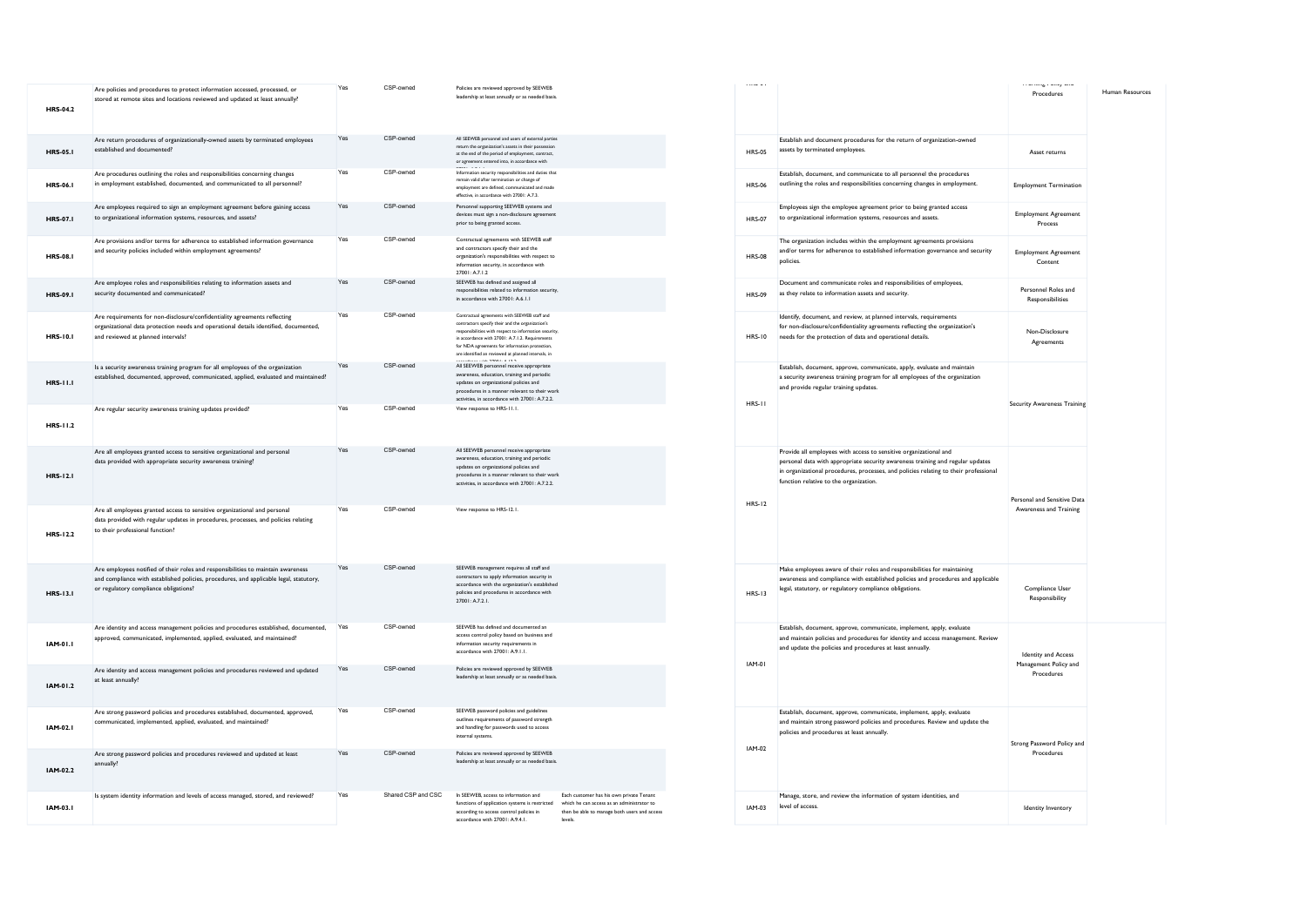| IAM-04.1        | Is the separation of duties principle employed when implementing information<br>system access?                                                                                                                                                                                   | Yes       | Shared CSP and CSC | SEEWEB's conflicting tasks and areas of<br>responsibility are separated to reduce the<br>possibility of misuse of the organization's<br>assets, in accordance with 27001: A.6.1.2.                                                                                                                                                                                                                                                                                                                                                 | View response to IAM-03.1 | <b>IAM-04</b> |
|-----------------|----------------------------------------------------------------------------------------------------------------------------------------------------------------------------------------------------------------------------------------------------------------------------------|-----------|--------------------|------------------------------------------------------------------------------------------------------------------------------------------------------------------------------------------------------------------------------------------------------------------------------------------------------------------------------------------------------------------------------------------------------------------------------------------------------------------------------------------------------------------------------------|---------------------------|---------------|
| IAM-05.1        | Is the least privilege principle employed when implementing information system<br>access?                                                                                                                                                                                        | Yes       | CSP-owned          | The assignment and use of privileged access<br>rights in SEEWEB are limited and controlled.<br>in accordance with 27001: A.9.2.3.                                                                                                                                                                                                                                                                                                                                                                                                  |                           | IAM-05        |
| IAM-06.I        | Is a user access provisioning process defined and implemented which authorizes,<br>records, and communicates data and assets access changes?                                                                                                                                     | Yes       | CSP-owned          | SEEWEB has a formal access control policy<br>that is reviewed and updated on an annual<br>basis, in accordance with 27001: A9.                                                                                                                                                                                                                                                                                                                                                                                                     |                           | IAM-06        |
| IAM-07.I        | Is a process in place to de-provision or modify the access, in a timely manner,<br>of movers / leavers or system identity changes, to effectively adopt and communicate<br>identity and access management policies?                                                              | Yes       | CSP-owned          | Access privilege reviews are triggered from<br>Human Resources.<br>Access privileges are reviewed on an annual<br>hasis                                                                                                                                                                                                                                                                                                                                                                                                            |                           | IAM-07        |
| IAM-08.I        | Are reviews and revalidation of user access for least privilege and separation<br>of duties completed with a frequency commensurate with organizational risk tolerance?                                                                                                          | Yes       | CSP-owned          | SEEWEB asset managers review user access<br>rights at regular intervals, in accordance with<br>$27001 - A925$                                                                                                                                                                                                                                                                                                                                                                                                                      |                           | IAM-08        |
| IAM-09.I        | Are processes, procedures, and technical measures for the segregation of privileged<br>access roles defined, implemented, and evaluated such that administrative data<br>access, encryption, key management capabilities, and logging capabilities are<br>distinct and separate? | Yes       | CSP-owned          | The assignment and use of privileged access<br>rights in SEEWEB are limited and controlled,<br>in accordance with 27001: A.9.2.3.                                                                                                                                                                                                                                                                                                                                                                                                  |                           | IAM-09        |
| IAM-10.1        | Is an access process defined and implemented to ensure privileged access roles<br>and rights are granted for a limited period?                                                                                                                                                   | Yes       | CSP-owned          | View response to IAM-09.1.                                                                                                                                                                                                                                                                                                                                                                                                                                                                                                         |                           |               |
| IAM-10.2        | Are procedures implemented to prevent the culmination of segregated privileged<br>access?                                                                                                                                                                                        | Yes       | CSP-owned          | View response to IAM-09.1.                                                                                                                                                                                                                                                                                                                                                                                                                                                                                                         |                           | IAM-10        |
| IAM-11.1        | Are processes and procedures for customers to participate, where applicable,<br>in granting access for agreed, high risk as (defined by the organizational risk<br>assessment) privileged access roles defined, implemented and evaluated?                                       | <b>No</b> | CSP-owned          |                                                                                                                                                                                                                                                                                                                                                                                                                                                                                                                                    |                           | IAM-II        |
| IAM-12.1        | Are processes, procedures, and technical measures to ensure the logging infrastructure<br>is "read-only" for all with write access (including privileged access roles) defined,<br>implemented, and evaluated?                                                                   | Yes       | CSP-owned          | Logging of events, user activities, exceptions,<br>malfunctions, and information security events<br>is made and maintained, in accordance with<br>$27001 - A124$                                                                                                                                                                                                                                                                                                                                                                   |                           |               |
| IAM-12.2        | Is the ability to disable the "read-only" configuration of logging infrastructure<br>controlled through a procedure that ensures the segregation of duties and break<br>glass procedures?                                                                                        | Yes       | CSP-owned          | View response to IAM-12.1.                                                                                                                                                                                                                                                                                                                                                                                                                                                                                                         |                           | $IAM-12$      |
| IAM-13.1        | Are processes, procedures, and technical measures that ensure users are identifiable<br>through unique identification (or can associate individuals with user identification<br>usage) defined, implemented, and evaluated?                                                      | Yes       | CSP-owned          | SEEWEB implements a formal registration and<br>de-registration process to enable the<br>assignment of access rights, in accordance with<br>27001: A.9.2.1                                                                                                                                                                                                                                                                                                                                                                          |                           | $IAM-13$      |
| <b>IAM-14.1</b> | Are processes, procedures, and technical measures for authenticating access<br>to systems, application, and data assets including multifactor authentication<br>for a least-privileged user and sensitive data access defined, implemented, and<br>evaluated?                    | Yes       | Shared CSP and CSC | SEEWEB users are provided only with access to networks View response to IAM-03.1<br>and network services for whose use they have been<br>specifically authorized, in accordance with 27001: A.9.1.2.<br>Assignment of secret authentication information<br>controlled through a formal management process, in<br>accordance with 27001: A.9.2.4. When required by access<br>control policies, access to systems and applications is<br>controlled by secure log-on procedures, in accordance<br>with 27001: A.9.4.2 (i.e. VALILT). |                           |               |
| IAM-14.2        | Are digital certificates or alternatives that achieve an equivalent security<br>level for system identities adopted?                                                                                                                                                             | Yes       | CSP-owned          | View response to IAM-14.1.                                                                                                                                                                                                                                                                                                                                                                                                                                                                                                         |                           | $IAM-14$      |
| IAM-15.1        | Are processes, procedures, and technical measures for the secure management<br>of passwords defined, implemented, and evaluated?                                                                                                                                                 | Yes       | CSP-gumed          | The assignment of secret authentication information<br>in SEEWEB is controlled through a formal<br>management process in accordance with 27001:<br>A.9.2.4. Users follow the organization's practices, in                                                                                                                                                                                                                                                                                                                          |                           | <b>IAM-15</b> |

accordance with 27001: A.9.3.1.

| <b>IAM-04</b> | Employ the separation of duties principle when implementing information<br>system access.                                                                                                                                                                                                                                                                               | Separation of Duties                                              |                                            |
|---------------|-------------------------------------------------------------------------------------------------------------------------------------------------------------------------------------------------------------------------------------------------------------------------------------------------------------------------------------------------------------------------|-------------------------------------------------------------------|--------------------------------------------|
| IAM-05        | Employ the least privilege principle when implementing information<br>system access.                                                                                                                                                                                                                                                                                    | <b>Least Privilege</b>                                            |                                            |
| IAM-06        | Define and implement a user access provisioning process which authorizes,<br>records, and communicates access changes to data and assets.                                                                                                                                                                                                                               | <b>User Access Provisioning</b>                                   |                                            |
| <b>IAM-07</b> | De-provision or respectively modify access of movers / leavers or<br>system identity changes in a timely manner in order to effectively adopt and<br>communicate identity and access management policies.                                                                                                                                                               | User Access Changes and<br>Revocation                             |                                            |
| <b>IAM-08</b> | Review and revalidate user access for least privilege and separation<br>of duties with a frequency that is commensurate with organizational risk tolerance.                                                                                                                                                                                                             | <b>User Access Review</b>                                         |                                            |
| IAM-09        | Define, implement and evaluate processes, procedures and technical<br>measures for the segregation of privileged access roles such that administrative<br>access to data, encryption and key management capabilities and logging capabilities<br>are distinct and separated.                                                                                            | Segregation of Privileged<br><b>Access Roles</b>                  |                                            |
| IAM-10        | Define and implement an access process to ensure privileged access<br>roles and rights are granted for a time limited period, and implement procedures<br>to prevent the culmination of segregated privileged access.                                                                                                                                                   | Management of Privileged<br><b>Access Roles</b>                   | <b>Identity &amp; Access</b><br>Management |
| IAM-II        | Define, implement and evaluate processes and procedures for customers<br>to participate, where applicable, in the granting of access for agreed, high<br>risk (as defined by the organizational risk assessment) privileged access roles.                                                                                                                               | <b>CSCs Approval for Agreed</b><br><b>Privileged Access Roles</b> |                                            |
| $IAM-12$      | Define, implement and evaluate processes, procedures and technical<br>measures to ensure the logging infrastructure is read-only for all with write<br>access, including privileged access roles, and that the ability to disable it<br>is controlled through a procedure that ensures the segregation of duties and<br>break glass procedures.                         | Safeguard Logs Integrity                                          |                                            |
| <b>IAM-13</b> | Define, implement and evaluate processes, procedures and technical<br>measures that ensure users are identifiable through unique IDs or which can<br>associate individuals to the usage of user IDs.                                                                                                                                                                    | Uniquely Identifiable Users                                       |                                            |
| $IAM-14$      | Define, implement and evaluate processes, procedures and technical<br>measures for authenticating access to systems, application and data assets,<br>including multifactor authentication for at least privileged user and sensitive<br>data access. Adopt digital certificates or alternatives which achieve an equivalent<br>level of security for system identities. | <b>Strong Authentication</b>                                      |                                            |
| $IAM-15$      | Define, implement and evaluate processes, procedures and technical<br>measures for the secure management of passwords.                                                                                                                                                                                                                                                  | Passwords Management                                              |                                            |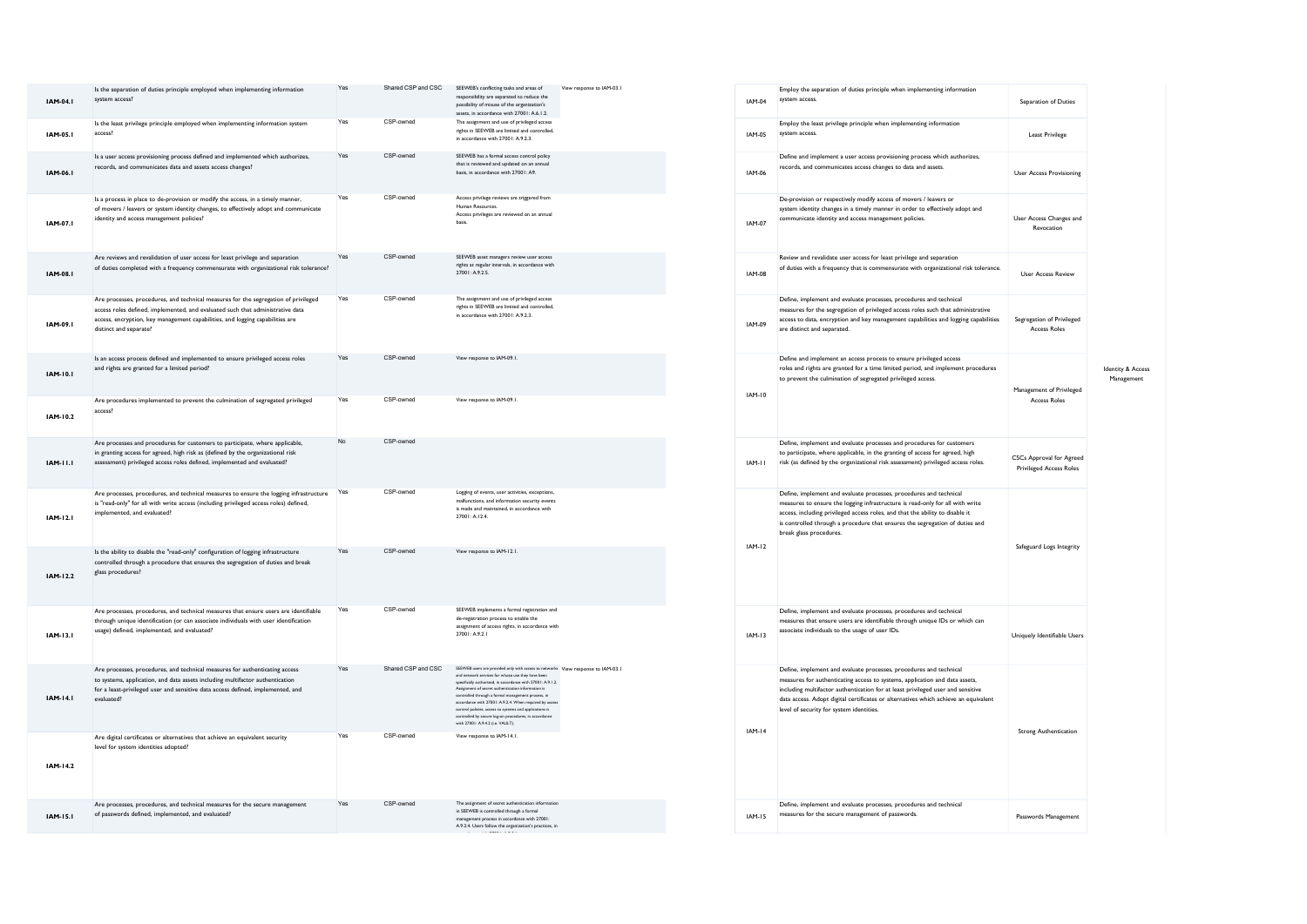| Yes<br>Shared CSP and CSC<br>SEEWEB asset managers review user access View response to IAM-03.1<br>Are processes, procedures, and technical measures to verify access to data<br>rights at regular intervals, in accordance with<br>and system functions authorized, defined, implemented, and evaluated?<br>IAM-16.1<br>27001-A925<br>CSP-owned<br>Details regarding SEEWEB APIs can be can be<br>Yes<br>Are policies and procedures established, documented, approved, communicated,<br>provided upon request<br>applied, evaluated, and maintained for communications between application services<br>(e.g., APIs)?<br>IPY-01.1<br>Yes<br>CSP-owned<br>Details regarding SEEWEB interoperability of each<br>Are policies and procedures established, documented, approved, communicated,<br>service can be can be provided upon request.<br>applied, evaluated, and maintained for information processing interoperability?<br>IPY-01.2<br>CSP-owned<br>Details regarding SEEWEB interoperability of each<br>Yes<br>Are policies and procedures established, documented, approved, communicated,<br>service can be can be provided upon request.<br>applied, evaluated, and maintained for application development portability?<br>IPY-01.3<br>IPY-01<br>CSP-owned<br>Details regarding SEEWEB interoperability of each<br>Yes<br>Are policies and procedures established, documented, approved, communicated,<br>service can be can be provided upon request<br>applied, evaluated, and maintained for information/data exchange, usage, portability,<br>integrity, and persistence?<br>IPY-01.4<br>Yes<br>CSP-owned<br>Policies are reviewed approved by SEEWEB<br>Are interoperability and portability policies and procedures reviewed and<br>leadership at least annually or as needed basis.<br>updated at least annually?<br>IPY-01.5<br>Details regarding SEEWEB interoperability of each<br>CSC-owned<br>Are CSCs able to programmatically retrieve their data via an application interface(s)<br>Yes<br>service can be can be provided upon request.<br>to enable interoperability and portability?<br>IPY-02.1<br>IPY-02<br>Yes<br>CSP-owned<br>SEEWEB APIs and the management console are<br>Are cryptographically secure and standardized network protocols implemented<br>available via secure.<br>for the management, import, and export of data?<br>IPY-03.1<br>IPY-03<br>encrypted session using HTTPS, which provide<br>server authentication.<br>Shared CSP and CSC<br>Do agreements include provisions specifying CSC data access upon contract termination, Yes<br>SEEWEB customer agreements include data related<br>provisions upon termination. Details regarding<br>and have the following?<br>contract termination can be found in the customs<br>a. Data format<br>agreement, see Section 10.<br>IPY-04.1<br>IPY-04<br>b. Duration data will be stored<br>https://www.seeweb.it/en/company/terms-and<br>conditions<br>c. Scope of the data retained and made available to the CSCs<br>d. Data deletion policy<br>CSP-owned<br>SEEWEB implements formal, documented policies<br>Yes<br>Are infrastructure and virtualization security policies and procedures established,<br>and procedures that provide guidance for operations<br>documented, approved, communicated, applied, evaluated, and maintained?<br>and information security within the organization, in<br>IVS-01.1<br>accordance with 27001: A.S.<br>IVS-01<br>Yes<br>CSP-owned<br>Policies are reviewed approved by SEEWEB<br>Are infrastructure and virtualization security policies and procedures reviewed<br>leadership at least annually or as needed basis.<br>and updated at least annually?<br>IVS-01.2<br>Shared CSP and CSC<br>Resource utilization is monitored and tuned by<br>Yes<br>The customer can contractually request the<br>Is resource availability, quality, and capacity planned and monitored in a<br>SEEWEB in accordance with 27001: A.12.1.3.<br>activation of specific monitoring services in addition<br>way that delivers required system performance, as determined by the business?<br>Projections are made on future capacity<br>to reachability.<br>IVS-02.1<br><b>IVS-02</b><br>requirements to ensure required system<br>performance. Infrastructure monitoring is done |  |  |  |          |
|---------------------------------------------------------------------------------------------------------------------------------------------------------------------------------------------------------------------------------------------------------------------------------------------------------------------------------------------------------------------------------------------------------------------------------------------------------------------------------------------------------------------------------------------------------------------------------------------------------------------------------------------------------------------------------------------------------------------------------------------------------------------------------------------------------------------------------------------------------------------------------------------------------------------------------------------------------------------------------------------------------------------------------------------------------------------------------------------------------------------------------------------------------------------------------------------------------------------------------------------------------------------------------------------------------------------------------------------------------------------------------------------------------------------------------------------------------------------------------------------------------------------------------------------------------------------------------------------------------------------------------------------------------------------------------------------------------------------------------------------------------------------------------------------------------------------------------------------------------------------------------------------------------------------------------------------------------------------------------------------------------------------------------------------------------------------------------------------------------------------------------------------------------------------------------------------------------------------------------------------------------------------------------------------------------------------------------------------------------------------------------------------------------------------------------------------------------------------------------------------------------------------------------------------------------------------------------------------------------------------------------------------------------------------------------------------------------------------------------------------------------------------------------------------------------------------------------------------------------------------------------------------------------------------------------------------------------------------------------------------------------------------------------------------------------------------------------------------------------------------------------------------------------------------------------------------------------------------------------------------------------------------------------------------------------------------------------------------------------------------------------------------------------------------------------------------------------------------------------------------------------------------------------------------------------------------------------------------------------------------------------------------------------------------------------------------------------------------------------------------------------------------------------------------------------------------------------------------------------------------------------------------------------------------------------------------------------------------------------------------------------------------------------------------------------------------------------------------------------------------------------------------------------------------------------------------------------------------------------------------------------------------------------------------------------|--|--|--|----------|
|                                                                                                                                                                                                                                                                                                                                                                                                                                                                                                                                                                                                                                                                                                                                                                                                                                                                                                                                                                                                                                                                                                                                                                                                                                                                                                                                                                                                                                                                                                                                                                                                                                                                                                                                                                                                                                                                                                                                                                                                                                                                                                                                                                                                                                                                                                                                                                                                                                                                                                                                                                                                                                                                                                                                                                                                                                                                                                                                                                                                                                                                                                                                                                                                                                                                                                                                                                                                                                                                                                                                                                                                                                                                                                                                                                                                                                                                                                                                                                                                                                                                                                                                                                                                                                                                                                         |  |  |  | $IAM-I6$ |
|                                                                                                                                                                                                                                                                                                                                                                                                                                                                                                                                                                                                                                                                                                                                                                                                                                                                                                                                                                                                                                                                                                                                                                                                                                                                                                                                                                                                                                                                                                                                                                                                                                                                                                                                                                                                                                                                                                                                                                                                                                                                                                                                                                                                                                                                                                                                                                                                                                                                                                                                                                                                                                                                                                                                                                                                                                                                                                                                                                                                                                                                                                                                                                                                                                                                                                                                                                                                                                                                                                                                                                                                                                                                                                                                                                                                                                                                                                                                                                                                                                                                                                                                                                                                                                                                                                         |  |  |  |          |
|                                                                                                                                                                                                                                                                                                                                                                                                                                                                                                                                                                                                                                                                                                                                                                                                                                                                                                                                                                                                                                                                                                                                                                                                                                                                                                                                                                                                                                                                                                                                                                                                                                                                                                                                                                                                                                                                                                                                                                                                                                                                                                                                                                                                                                                                                                                                                                                                                                                                                                                                                                                                                                                                                                                                                                                                                                                                                                                                                                                                                                                                                                                                                                                                                                                                                                                                                                                                                                                                                                                                                                                                                                                                                                                                                                                                                                                                                                                                                                                                                                                                                                                                                                                                                                                                                                         |  |  |  |          |
|                                                                                                                                                                                                                                                                                                                                                                                                                                                                                                                                                                                                                                                                                                                                                                                                                                                                                                                                                                                                                                                                                                                                                                                                                                                                                                                                                                                                                                                                                                                                                                                                                                                                                                                                                                                                                                                                                                                                                                                                                                                                                                                                                                                                                                                                                                                                                                                                                                                                                                                                                                                                                                                                                                                                                                                                                                                                                                                                                                                                                                                                                                                                                                                                                                                                                                                                                                                                                                                                                                                                                                                                                                                                                                                                                                                                                                                                                                                                                                                                                                                                                                                                                                                                                                                                                                         |  |  |  |          |
|                                                                                                                                                                                                                                                                                                                                                                                                                                                                                                                                                                                                                                                                                                                                                                                                                                                                                                                                                                                                                                                                                                                                                                                                                                                                                                                                                                                                                                                                                                                                                                                                                                                                                                                                                                                                                                                                                                                                                                                                                                                                                                                                                                                                                                                                                                                                                                                                                                                                                                                                                                                                                                                                                                                                                                                                                                                                                                                                                                                                                                                                                                                                                                                                                                                                                                                                                                                                                                                                                                                                                                                                                                                                                                                                                                                                                                                                                                                                                                                                                                                                                                                                                                                                                                                                                                         |  |  |  |          |
|                                                                                                                                                                                                                                                                                                                                                                                                                                                                                                                                                                                                                                                                                                                                                                                                                                                                                                                                                                                                                                                                                                                                                                                                                                                                                                                                                                                                                                                                                                                                                                                                                                                                                                                                                                                                                                                                                                                                                                                                                                                                                                                                                                                                                                                                                                                                                                                                                                                                                                                                                                                                                                                                                                                                                                                                                                                                                                                                                                                                                                                                                                                                                                                                                                                                                                                                                                                                                                                                                                                                                                                                                                                                                                                                                                                                                                                                                                                                                                                                                                                                                                                                                                                                                                                                                                         |  |  |  |          |
|                                                                                                                                                                                                                                                                                                                                                                                                                                                                                                                                                                                                                                                                                                                                                                                                                                                                                                                                                                                                                                                                                                                                                                                                                                                                                                                                                                                                                                                                                                                                                                                                                                                                                                                                                                                                                                                                                                                                                                                                                                                                                                                                                                                                                                                                                                                                                                                                                                                                                                                                                                                                                                                                                                                                                                                                                                                                                                                                                                                                                                                                                                                                                                                                                                                                                                                                                                                                                                                                                                                                                                                                                                                                                                                                                                                                                                                                                                                                                                                                                                                                                                                                                                                                                                                                                                         |  |  |  |          |
|                                                                                                                                                                                                                                                                                                                                                                                                                                                                                                                                                                                                                                                                                                                                                                                                                                                                                                                                                                                                                                                                                                                                                                                                                                                                                                                                                                                                                                                                                                                                                                                                                                                                                                                                                                                                                                                                                                                                                                                                                                                                                                                                                                                                                                                                                                                                                                                                                                                                                                                                                                                                                                                                                                                                                                                                                                                                                                                                                                                                                                                                                                                                                                                                                                                                                                                                                                                                                                                                                                                                                                                                                                                                                                                                                                                                                                                                                                                                                                                                                                                                                                                                                                                                                                                                                                         |  |  |  |          |
|                                                                                                                                                                                                                                                                                                                                                                                                                                                                                                                                                                                                                                                                                                                                                                                                                                                                                                                                                                                                                                                                                                                                                                                                                                                                                                                                                                                                                                                                                                                                                                                                                                                                                                                                                                                                                                                                                                                                                                                                                                                                                                                                                                                                                                                                                                                                                                                                                                                                                                                                                                                                                                                                                                                                                                                                                                                                                                                                                                                                                                                                                                                                                                                                                                                                                                                                                                                                                                                                                                                                                                                                                                                                                                                                                                                                                                                                                                                                                                                                                                                                                                                                                                                                                                                                                                         |  |  |  |          |
|                                                                                                                                                                                                                                                                                                                                                                                                                                                                                                                                                                                                                                                                                                                                                                                                                                                                                                                                                                                                                                                                                                                                                                                                                                                                                                                                                                                                                                                                                                                                                                                                                                                                                                                                                                                                                                                                                                                                                                                                                                                                                                                                                                                                                                                                                                                                                                                                                                                                                                                                                                                                                                                                                                                                                                                                                                                                                                                                                                                                                                                                                                                                                                                                                                                                                                                                                                                                                                                                                                                                                                                                                                                                                                                                                                                                                                                                                                                                                                                                                                                                                                                                                                                                                                                                                                         |  |  |  |          |
|                                                                                                                                                                                                                                                                                                                                                                                                                                                                                                                                                                                                                                                                                                                                                                                                                                                                                                                                                                                                                                                                                                                                                                                                                                                                                                                                                                                                                                                                                                                                                                                                                                                                                                                                                                                                                                                                                                                                                                                                                                                                                                                                                                                                                                                                                                                                                                                                                                                                                                                                                                                                                                                                                                                                                                                                                                                                                                                                                                                                                                                                                                                                                                                                                                                                                                                                                                                                                                                                                                                                                                                                                                                                                                                                                                                                                                                                                                                                                                                                                                                                                                                                                                                                                                                                                                         |  |  |  |          |
|                                                                                                                                                                                                                                                                                                                                                                                                                                                                                                                                                                                                                                                                                                                                                                                                                                                                                                                                                                                                                                                                                                                                                                                                                                                                                                                                                                                                                                                                                                                                                                                                                                                                                                                                                                                                                                                                                                                                                                                                                                                                                                                                                                                                                                                                                                                                                                                                                                                                                                                                                                                                                                                                                                                                                                                                                                                                                                                                                                                                                                                                                                                                                                                                                                                                                                                                                                                                                                                                                                                                                                                                                                                                                                                                                                                                                                                                                                                                                                                                                                                                                                                                                                                                                                                                                                         |  |  |  |          |

| <b>IAM-16</b> | Define, implement and evaluate processes, procedures and technical<br>measures to verify access to data and system functions is authorized.                                                                                                                                                                                                                                                                                                                            | Authorization Mechanisms                                               |                                   |
|---------------|------------------------------------------------------------------------------------------------------------------------------------------------------------------------------------------------------------------------------------------------------------------------------------------------------------------------------------------------------------------------------------------------------------------------------------------------------------------------|------------------------------------------------------------------------|-----------------------------------|
| IPY-01        | Establish, document, approve, communicate, apply, evaluate and maintain<br>policies and procedures for interoperability and portability including<br>requirements for:<br>a. Communications between application interfaces<br>b. Information processing interoperability<br>c. Application development portability<br>d. Information/Data exchange, usage, portability, integrity, and persistence<br>Review and update the policies and procedures at least annually. | Interoperability and<br>Portability Policy and<br>Procedures           | Interoperability &<br>Portability |
| IPY-02        | Provide application interface(s) to CSCs so that they programmatically<br>retrieve their data to enable interoperability and portability.                                                                                                                                                                                                                                                                                                                              | Application Interface<br>Availability                                  |                                   |
| IPY-03        | Implement cryptographically secure and standardized network protocols<br>for the management, import and export of data.                                                                                                                                                                                                                                                                                                                                                | Secure Interoperability and<br>Portability Management                  |                                   |
| IPY-04        | Agreements must include provisions specifying CSCs access to data<br>upon contract termination and will include:<br>a. Data format<br>b. Length of time the data will be stored<br>c. Scope of the data retained and made available to the CSCs<br>d. Data deletion policy                                                                                                                                                                                             | Data Portability Contractual<br>Obligations                            |                                   |
| IVS-01        | Establish, document, approve, communicate, apply, evaluate and maintain<br>policies and procedures for infrastructure and virtualization security. Review<br>and update the policies and procedures at least annually.                                                                                                                                                                                                                                                 | Infrastructure and<br>Virtualization Security<br>Policy and Procedures |                                   |
| <b>IVS-02</b> | Plan and monitor the availability, quality, and adequate capacity<br>of resources in order to deliver the required system performance as determined<br>by the business.                                                                                                                                                                                                                                                                                                | Capacity and Resource<br>Planning                                      |                                   |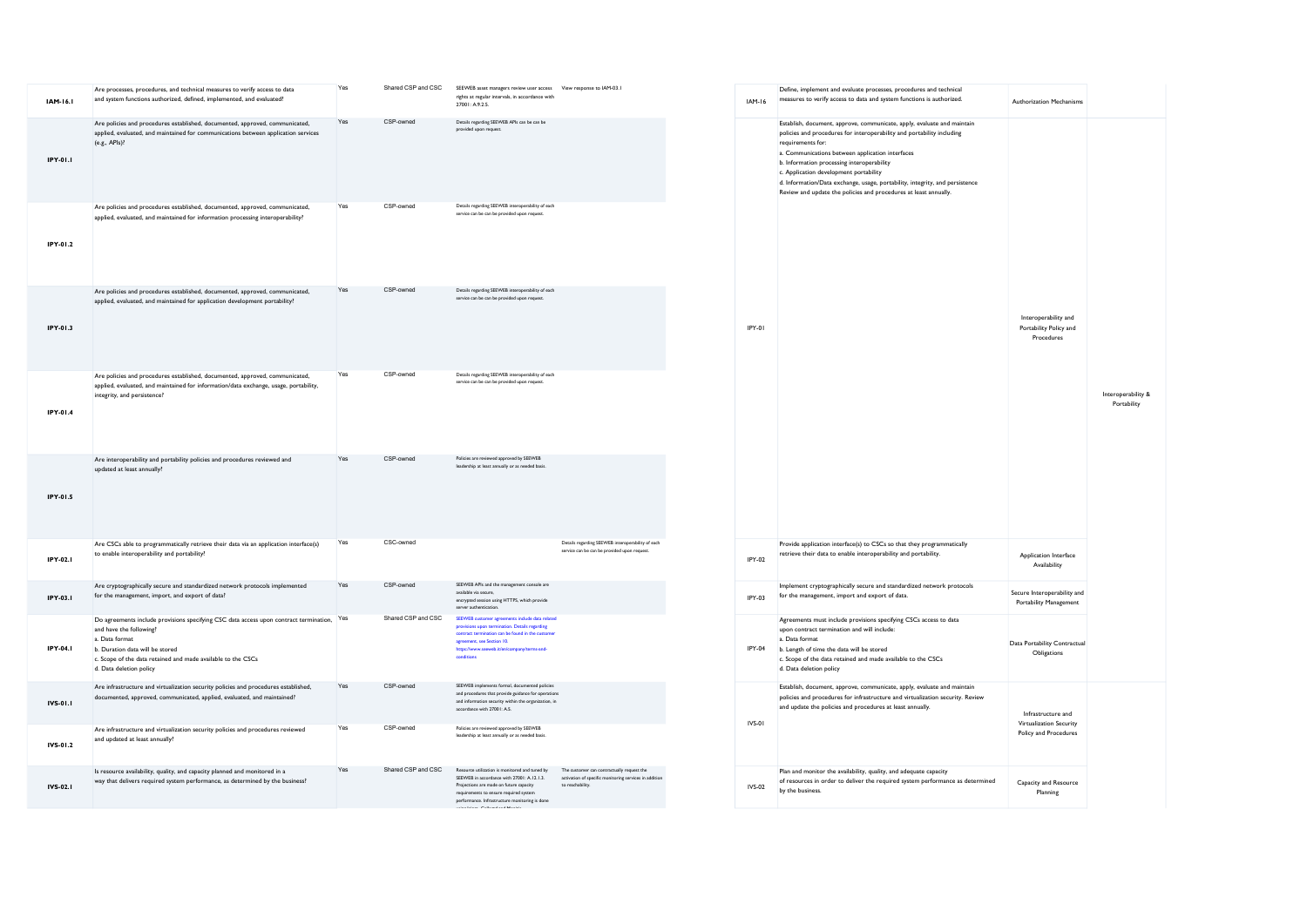| IVS-03.1        | Are communications between environments monitored?                                                                                                                                                                                                | Yes | Shared CSP and CSC | Monitoring and alarming are configured to identify<br>and notify<br>operational and management personnel incidents<br>when early warning thresholds are<br>crossed on key operational metrics.                                                                                                                                                         |                                                                                                                                              |
|-----------------|---------------------------------------------------------------------------------------------------------------------------------------------------------------------------------------------------------------------------------------------------|-----|--------------------|--------------------------------------------------------------------------------------------------------------------------------------------------------------------------------------------------------------------------------------------------------------------------------------------------------------------------------------------------------|----------------------------------------------------------------------------------------------------------------------------------------------|
| IVS-03.2        | Are communications between environments encrypted?                                                                                                                                                                                                | Yes | CSC-owned          |                                                                                                                                                                                                                                                                                                                                                        | SEEWEB APIs and the management console are<br>available via secure.<br>encrypted session using HTTPS, which provide<br>server authentication |
| IVS-03.3        | Are communications between environments restricted to only authenticated and<br>authorized connections, as justified by the business?                                                                                                             | Yes | Shared CSP and CSC | SEEWEB's networks are managed and controlled to APIs and the management console are available via<br>protect information in systems and applications, secure, encrypted session using HTTPS, which<br>according to 27001: A.13.1.1.                                                                                                                    | provide server authentication.                                                                                                               |
| IVS-03.4        | Are network configurations reviewed at least annually?                                                                                                                                                                                            | Yes | Shared CSP and CSC | Regular internal and external vulnerability scans are Specific security checks are carried out and<br>performed on the host operating system, web<br>application and SEEWEB environment. Vulnerability<br>scanning and remediation practices are regularly<br>reviewed, according to ISO 27001.                                                        | procedures are manually implemented                                                                                                          |
| IVS-03.5        | Are network configurations supported by the documented justification of all<br>allowed services, protocols, ports, and compensating controls?                                                                                                     | Yes | Shared CSP and CSC | SEEWEB prohibits all ports and protocols that do The SaaS service only uses protocols and ports<br>not have a specific<br>business purpose, following a rigorous<br>approach to minimal implementation of<br>essential features<br>to use of the device.                                                                                               | authorized by the CSP                                                                                                                        |
| IVS-04.1        | Is every host and guest OS, hypervisor, or infrastructure control plane hardened<br>(according to their respective best practices) and supported by technical controls<br>as part of a security baseline?                                         | Yes | Shared CSP and CSC | Changes to SEEWEB's systems are kept under<br>control through the use of formal change control<br>procedures. When changes occur, business-critical<br>applications are reviewed and tested to ensure that<br>there are no adverse impacts on the organization's<br>operational activities or its security, according to<br>27001: A.14.2.3. A.14.2.4. |                                                                                                                                              |
| <b>IVS-05.1</b> | Are production and non-production environments separated?                                                                                                                                                                                         | Yes | CSP-owned          | SEEWEB's development, test and production<br>environments are separated, according to 27001:<br>A.12.1.4.                                                                                                                                                                                                                                              |                                                                                                                                              |
| IVS-06.1        | Are applications and infrastructures designed, developed, deployed, and configured<br>such that CSP and CSC (tenant) user access and intra-tenant access is appropriately<br>segmented, segregated, monitored, and restricted from other tenants? | Yes | CSP-owned          | In SEEWEB networks, groups of services, users and<br>information systems are segregated according to<br>27001: A.13.1.3.                                                                                                                                                                                                                               |                                                                                                                                              |
| IVS-07.1        | Are secure and encrypted communication channels including only up-to-date<br>and approved protocols used when migrating servers, services, applications, or<br>data to cloud environments?                                                        | Yes | CSC-owned          |                                                                                                                                                                                                                                                                                                                                                        | SEEWEB offers a wide variety<br>of services to help customer migrate data securely.                                                          |
| IVS-08.1        | Are high-risk environments identified and documented?                                                                                                                                                                                             | No  | CSC-owned          |                                                                                                                                                                                                                                                                                                                                                        |                                                                                                                                              |
| IVS-09.1        | Are processes, procedures, and defense-in-depth techniques defined, implemented,<br>and evaluated for protection, detection, and timely response to network-based<br>attacks?                                                                     | Yes | CSP-owned          | In SEEWEB, information involved in application<br>services transiting over public networks is protected<br>from fraudulent activities, contractual disputes,<br>disclosures, and unauthorized modifications.<br>according to 27001: A.14.1.2.                                                                                                          |                                                                                                                                              |
| LOG-01.1        | Are logging and monitoring policies and procedures established, documented,<br>approved, communicated, applied, evaluated, and maintained?                                                                                                        | Yes | CSP-owned          | SEEWEB implements formal, documented policies<br>and procedures that provide guidance for operations<br>and information security within the<br>Organization.                                                                                                                                                                                           |                                                                                                                                              |
| LOG-01.2        | Are policies and procedures reviewed and updated at least annually?                                                                                                                                                                               | Yes | CSP-owned          | Policies are reviewed approved by SEEWEB<br>leadership at least annually or as needed basis.                                                                                                                                                                                                                                                           |                                                                                                                                              |
| LOG-02.1        | Are processes, procedures, and technical measures defined, implemented, and<br>evaluated to ensure audit log security and retention?                                                                                                              | Yes | CSP-owned          | SEEWEB's logs are protected against loss,<br>destruction, falsification, unauthorized access, and<br>unauthorized release in accordance with 27001:<br>A.18.1.3.                                                                                                                                                                                       |                                                                                                                                              |
| LOG-03.I        | Are security-related events identified and monitored within applications and<br>the underlying infrastructure?                                                                                                                                    | Yes | CSC-owned          |                                                                                                                                                                                                                                                                                                                                                        | The application logs every unauthorized activity                                                                                             |

| <b>IVS-03</b> | Monitor, encrypt and restrict communications between environments<br>to only authenticated and authorized connections, as justified by the business.<br>Review these configurations at least annually, and support them by a documented<br>justification of all allowed services, protocols, ports, and compensating controls. | Network Security                                      | Infrastructure &<br>Virtualization Security |
|---------------|--------------------------------------------------------------------------------------------------------------------------------------------------------------------------------------------------------------------------------------------------------------------------------------------------------------------------------|-------------------------------------------------------|---------------------------------------------|
| <b>IVS-04</b> | Harden host and guest OS, hypervisor or infrastructure control plane<br>according to their respective best practices, and supported by technical controls,<br>as part of a security baseline.                                                                                                                                  | OS Hardening and Base<br>Controls                     |                                             |
| <b>IVS-05</b> | Separate production and non-production environments.                                                                                                                                                                                                                                                                           | Production and Non-<br><b>Production Environments</b> |                                             |
| <b>IVS-06</b> | Design, develop, deploy and configure applications and infrastructures<br>such that CSP and CSC (tenant) user access and intra-tenant access is appropriately<br>segmented and segregated, monitored and restricted from other tenants.                                                                                        | Segmentation and<br>Segregation                       |                                             |
| <b>IVS-07</b> | Use secure and encrypted communication channels when migrating servers,<br>services, applications, or data to cloud environments. Such channels must include<br>only up-to-date and approved protocols.                                                                                                                        | Migration to Cloud<br>Environments                    |                                             |
| <b>IVS-08</b> | Identify and document high-risk environments.                                                                                                                                                                                                                                                                                  | Network Architecture<br>Documentation                 |                                             |
| <b>IVS-09</b> | Define, implement and evaluate processes, procedures and defense-in-depth<br>techniques for protection, detection, and timely response to network-based attacks.                                                                                                                                                               | Network Defense                                       |                                             |
| LOG-01        | Establish, document, approve, communicate, apply, evaluate and maintain<br>policies and procedures for logging and monitoring. Review and update the policies<br>and procedures at least annually.                                                                                                                             | Logging and Monitoring<br>Policy and Procedures       |                                             |
| $LOG-02$      | Define, implement and evaluate processes, procedures and technical<br>measures to ensure the security and retention of audit logs.                                                                                                                                                                                             | Audit Logs Protection                                 |                                             |
| LOG-03        | Identify and monitor security-related events within applications<br>and the underlying infrastructure. Define and implement a system to generate<br>alerts to responsible stakeholders based on such events and corresponding metrics.                                                                                         | Security Monitoring and                               |                                             |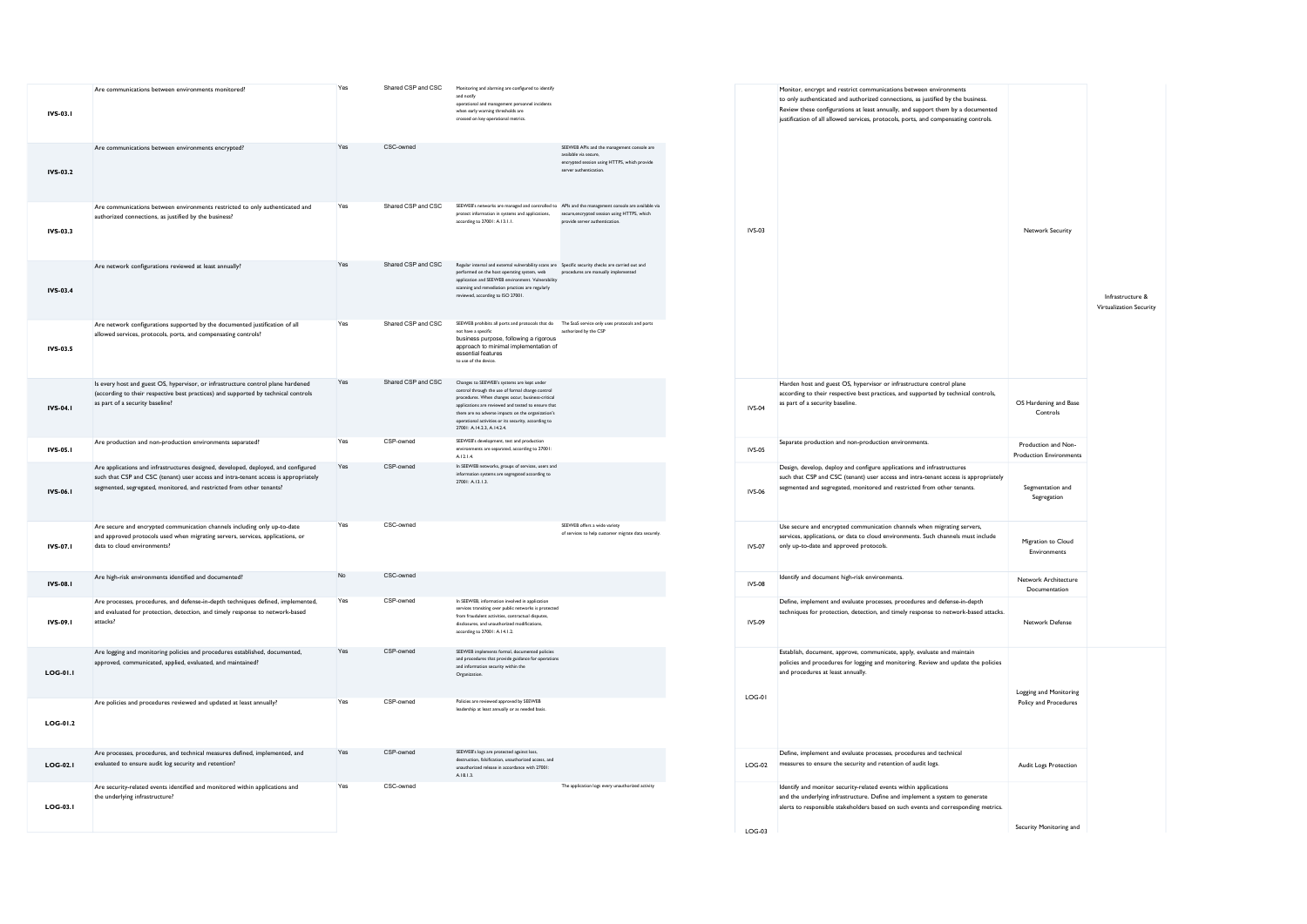| LOG-03.2        | Is a system defined and implemented to generate alerts to responsible stakeholders<br>based on security events and their corresponding metrics?                                           | Yes | Shared CSP and CSC | SEEWEB security metrics are monitored and<br>analyzed in accordance with 27001: A.16.                                                                                                                                                | Responsible stakeholders can see logs of security<br>events such as unauthorized requests |
|-----------------|-------------------------------------------------------------------------------------------------------------------------------------------------------------------------------------------|-----|--------------------|--------------------------------------------------------------------------------------------------------------------------------------------------------------------------------------------------------------------------------------|-------------------------------------------------------------------------------------------|
| LOG-04.1        | Is access to audit logs restricted to authorized personnel, and are records<br>maintained to provide unique access accountability?                                                        | Yes | CSP-owned          | View response to LOG-02.1.                                                                                                                                                                                                           |                                                                                           |
| LOG-05.1        | Are security audit logs monitored to detect activity outside of typical or<br>expected patterns?                                                                                          | Yes | CSP-owned          | The activities of SEEWEB administrators and system<br>operators are logged, which are protected and<br>reviewed periodically, in accordance with 27001:<br>A1243                                                                     |                                                                                           |
| LOG-05.2        | Is a process established and followed to review and take appropriate and timely<br>actions on detected anomalies?                                                                         | Yes | CSP-owned          | View response to LOG-05.1.                                                                                                                                                                                                           |                                                                                           |
| LOG-06.1        | Is a reliable time source being used across all relevant information processing<br>systems?                                                                                               | Yes | CSP-owned          | The clocks of all relevant systems processing<br>information within SEEWEB are synchronized with<br>respect to a single reference time source, in<br>accordance with 27001: A.12.4.4.                                                |                                                                                           |
| LOG-07.I        | Are logging requirements for information meta/data system events established,<br>documented, and implemented?                                                                             | Yes | CSP-owned          | In SEEWEB, logging of events, user activities,<br>exceptions, malfunctions, and information security<br>events is performed and maintained and periodically<br>reviewed, in accordance with 27001: A.12.4.1.                         |                                                                                           |
| $LOG-07.2$      | Is the scope reviewed and updated at least annually, or whenever there is<br>a change in the threat environment?                                                                          | Yes | CSP-owned          | Policies are reviewed approved by SEEWEB<br>leadership at least annually or as needed basis.                                                                                                                                         |                                                                                           |
| <b>LOG-08.1</b> | Are audit records generated, and do they contain relevant security information?                                                                                                           | Yes | CSP-owned          | View response to LOG-07.1.                                                                                                                                                                                                           |                                                                                           |
| LOG-09.1        | Does the information system protect audit records from unauthorized access,<br>modification, and deletion?                                                                                | Yes | CSP-owned          | SEEWEB's log collection facilities and log<br>information are protected from tampering and<br>unauthorized access in accordance with 27001:<br>A.12.4.2.                                                                             |                                                                                           |
| LOG-10.1        | Are monitoring and internal reporting capabilities established to report on<br>cryptographic operations, encryption, and key management policies, processes,<br>procedures, and controls? | Yes | Shared CSP and CSC | A policy on the use, protection, and durability of<br>cryptographic keys through their entire life cycle has<br>been developed and is implemented in SEEWEB in<br>accordance with 27001: A.12.4.2.                                   |                                                                                           |
| <b>LOG-11.1</b> | Are key lifecycle management events logged and monitored to enable auditing<br>and reporting on cryptographic keys' usage?                                                                | Yes | CSC-owned          |                                                                                                                                                                                                                                      | Application events are lopped and stored in a<br>password-protected database              |
| LOG-12.1        | Is physical access logged and monitored using an auditable access control<br>system?                                                                                                      | Yes | CSP-owned          | SEEWEB's security areas are protected by<br>appropriate entry controls designed to ensure that<br>only authorized personnel are allowed access, in<br>accordance with 27001: A.I I.1.2.                                              |                                                                                           |
| LOG-13.1        | Are processes and technical measures for reporting monitoring system anomalies<br>and failures defined, implemented, and evaluated?                                                       | Yes | CSP-owned          | Responsibilities and management procedures are<br>established in SEEWEB to ensure rapid, effective and<br>orderly response to information security incidents,<br>in accordance with 27001: A.I I.6.I.                                |                                                                                           |
| LOG-13.2        | Are accountable parties immediately notified about anomalies and failures?                                                                                                                | Yes | CSP-owned          | Information security events are reported as quickly<br>as possible through appropriate manag<br>channels in accordance with 27001: A.11.6.2.                                                                                         |                                                                                           |
| <b>SEF-01.1</b> | Are policies and procedures for security incident management, e-discovery,<br>and cloud forensics established, documented, approved, communicated, applied,<br>evaluated, and maintained? | Yes | CSP-owned          | In SEEWEB responsibilities and management<br>procedures are established to ensure rapid, effective<br>and orderly response to information security<br>incidents in accordance with 27001: A.16.1.1.                                  |                                                                                           |
| SEF-01.2        | Are policies and procedures reviewed and updated annually?                                                                                                                                | Yes | CSP-owned          | Policies are reviewed approved by SEEWEB<br>leadership at least annually or as needed basis.                                                                                                                                         |                                                                                           |
| <b>SEF-02.1</b> | Are policies and procedures for timely management of security incidents established,<br>documented, approved, communicated, applied, evaluated, and maintained?                           | Yes | CSP-owned          | In SEEWEB, information security incidents are<br>reported as quickly as possible through appropriate<br>management channels and responded to in<br>accordance with documented procedures, according<br>to 27001: A.16.1.2, A.16.1.5. |                                                                                           |
| SEF-02.2        | Are policies and procedures for timely management of security incidents reviewed<br>and updated at least annually?                                                                        | Yes | CSP-owned          | Policies are reviewed approved by SEEWEB<br>leadership at least annually or as needed basis.                                                                                                                                         |                                                                                           |

| LUU-UJ   |                                                                                                                                                                                                                                            | Alerting                                                 |                        |
|----------|--------------------------------------------------------------------------------------------------------------------------------------------------------------------------------------------------------------------------------------------|----------------------------------------------------------|------------------------|
| $LOG-04$ | Restrict audit logs access to authorized personnel and maintain records<br>that provide unique access accountability.                                                                                                                      | Audit Logs Access and<br>Accountability                  |                        |
| $LOG-05$ | Monitor security audit logs to detect activity outside of typical<br>or expected patterns. Establish and follow a defined process to review and take<br>appropriate and timely actions on detected anomalies.                              | Audit Logs Monitoring and<br>Response                    |                        |
| $LOG-06$ | Use a reliable time source across all relevant information processing<br>systems.                                                                                                                                                          | Clock Synchronization                                    | Logging and Monitoring |
| $LOG-07$ | Establish, document and implement which information meta/data system<br>events should be logged. Review and update the scope at least annually or whenever<br>there is a change in the threat environment.                                 | Logging Scope                                            |                        |
| $LOG-08$ | Generate audit records containing relevant security information.                                                                                                                                                                           | Log Records                                              |                        |
| $LOG-09$ | The information system protects audit records from unauthorized access,<br>modification, and deletion.                                                                                                                                     | Log Protection                                           |                        |
| $LOG-10$ | Establish and maintain a monitoring and internal reporting capability<br>over the operations of cryptographic, encryption and key management policies,<br>processes, procedures, and controls.                                             | <b>Encryption Monitoring and</b><br>Reporting            |                        |
| LOG-II   | Log and monitor key lifecycle management events to enable auditing<br>and reporting on usage of cryptographic keys.                                                                                                                        | <b>Transaction/Activity Logging</b>                      |                        |
| $LOG-I2$ | Monitor and log physical access using an auditable access control<br>system.                                                                                                                                                               | Access Control Logs                                      |                        |
| $LOG-13$ | Define, implement and evaluate processes, procedures and technical<br>measures for the reporting of anomalies and failures of the monitoring system<br>and provide immediate notification to the accountable party.                        | Failures and Anomalies<br>Reporting                      |                        |
| SFF-01   | Establish, document, approve, communicate, apply, evaluate and maintain<br>policies and procedures for Security Incident Management, E-Discovery, and Cloud<br>Forensics. Review and update the policies and procedures at least annually. | Security Incident<br>Management Policy and<br>Procedures |                        |
| SEF-02   | Establish, document, approve, communicate, apply, evaluate and maintain<br>policies and procedures for the timely management of security incidents. Review<br>and update the policies and procedures at least annually.                    | Service Management Policy<br>and Procedures              |                        |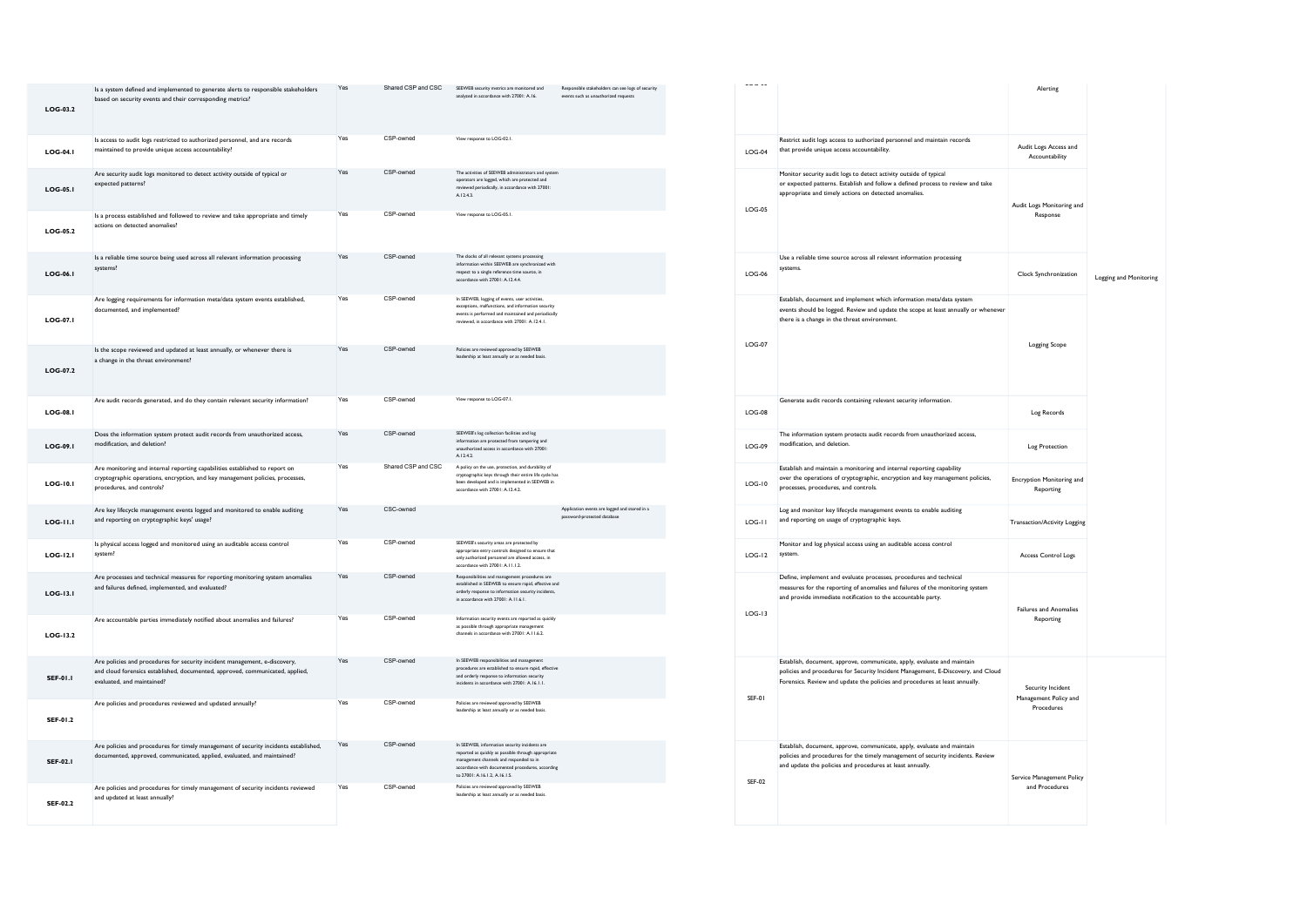| <b>SEF-03.1</b> | Is a security incident response plan that includes relevant internal departments,<br>impacted CSCs, and other business-critical relationships (such as supply-chain)<br>established, documented, approved, communicated, applied, evaluated, and maintained? | Yes       | CSP-owned | Information security incidents are responded to in<br>SEEWEB according to documented procedures in<br>accordance with 27001: A.16.1.5.                                                                                                                  | <b>SEF-03</b> |
|-----------------|--------------------------------------------------------------------------------------------------------------------------------------------------------------------------------------------------------------------------------------------------------------|-----------|-----------|---------------------------------------------------------------------------------------------------------------------------------------------------------------------------------------------------------------------------------------------------------|---------------|
| <b>SEF-04.1</b> | Is the security incident response plan tested and updated for effectiveness,<br>as necessary, at planned intervals or upon significant organizational or environmental<br>changes?                                                                           | Yes       | CSP-owned | Security incident response plan is tested and policies<br>are reviewed approved by SEEWEB leadership at<br>least annually or as needed basis.                                                                                                           | <b>SEF-04</b> |
| <b>SEF-05.1</b> | Are information security incident metrics established and monitored?                                                                                                                                                                                         | Yes       | CSP-owned | Security metrics are monitored and<br>analyzed in SEEWEB in accordance with 27001:<br>A.16                                                                                                                                                              | <b>SEF-05</b> |
| <b>SEF-06.1</b> | Are processes, procedures, and technical measures supporting business processes<br>to triage security-related events defined, implemented, and evaluated?                                                                                                    | Yes       | CSP-owned | In SEEWEB, safety-related events are evaluated and<br>it is decided whether to classify them as incidents.<br>according to 27001: A.16.1.4.                                                                                                             | <b>SEF-06</b> |
| <b>SEF-07.1</b> | Are processes, procedures, and technical measures for security breach notifications<br>defined and implemented?                                                                                                                                              | Yes       | CSP-owned | View response to SEF-03.1.                                                                                                                                                                                                                              | <b>SEF-07</b> |
| <b>SEF-07.2</b> | Are security breaches and assumed security breaches reported (including any<br>relevant supply chain breaches) as per applicable SLAs, laws, and regulations?                                                                                                | Yes       | CSP-owned | View response to SEF-03.1.                                                                                                                                                                                                                              |               |
| <b>SEF-08.1</b> | Are points of contact maintained for applicable regulation authorities, national<br>and local law enforcement, and other legal jurisdictional authorities?                                                                                                   | Yes       | CSP-owned | Appropriate contacts with relevant authorities are<br>maintained in SEEWEB and all contractual<br>requirements, as well as the organization's own<br>approach to meeting them, are defined, documented<br>and kept up-to-date in accordance with 27001: | SEF-08        |
| <b>STA-01.1</b> | Are policies and procedures implementing the shared security responsibility<br>model (SSRM) within the organization established, documented, approved,<br>communicated,<br>applied, evaluated, and maintained?                                               | Yes       | CSP-owned | The SSRM policies are established, documented,<br>approved, communicated, applied, evalutated and<br>maintained in SEEWEB (ISMS-DOC-CLD6-3-1).                                                                                                          |               |
| STA-01.2        | Are the policies and procedures that apply the SSRM reviewed and updated annually?                                                                                                                                                                           | Yes       | CSP-owned | Policies are reviewed approved by SEEWEB<br>leadership at least annually or as needed basis                                                                                                                                                             | STA-01        |
| <b>STA-02.1</b> | Is the SSRM applied, documented, implemented, and managed throughout the supply<br>chain for the cloud service offering?                                                                                                                                     | <b>NA</b> | CSP-owned | There are no subcontractors authorized by SEEWEB<br>to access any customer-owned content.                                                                                                                                                               | <b>STA-02</b> |
| <b>STA-03.1</b> | Is the CSC given SSRM guidance detailing information about SSRM applicability<br>throughout the supply chain?                                                                                                                                                | <b>NA</b> | CSP-owned | View response to STA-02.1.                                                                                                                                                                                                                              | STA-03        |
| <b>STA-04.1</b> | Is the shared ownership and applicability of all CSA CCM controls delineated<br>according to the SSRM for the cloud service offering?                                                                                                                        | Yes       | CSP-owned | View response to STA-01.1.                                                                                                                                                                                                                              | <b>STA-04</b> |
| <b>STA-05.1</b> | Is SSRM documentation for all cloud services the organization uses reviewed<br>and validated?                                                                                                                                                                | Yes       | CSP-owned | View response to STA-01.1.                                                                                                                                                                                                                              | <b>STA-05</b> |
| <b>STA-06.1</b> | Are the portions of the SSRM the organization is responsible for implemented,<br>operated, audited, or assessed?                                                                                                                                             | Yes       | CSP-owned | SEEWEB has established a formal audit<br>program that includes continual, independent<br>internal and external assessments.                                                                                                                             | <b>STA-06</b> |
| <b>STA-07.1</b> | Is an inventory of all supply chain relationships developed and maintained?                                                                                                                                                                                  | <b>NA</b> | CSP-owned | There are no subcontractors authorized by SEEWEB<br>to access any customer-owned content.                                                                                                                                                               | <b>STA-07</b> |
| <b>STA-08.1</b> | Are risk factors associated with all organizations within the supply chain<br>periodically reviewed by CSPs?                                                                                                                                                 | <b>NA</b> | CSP-owned | View response to STA-07.1                                                                                                                                                                                                                               | <b>STA-08</b> |

| SEE 03        | 'Establish, document, approve, communicate, apply, evaluate and maintain<br>a security incident response plan, which includes but is not limited to: relevant<br>internal departments, impacted CSCs, and other business critical relationships<br>(such as supply-chain) that may be impacted.' | <b>Incident Response Plans</b>        |                                                                    |
|---------------|--------------------------------------------------------------------------------------------------------------------------------------------------------------------------------------------------------------------------------------------------------------------------------------------------|---------------------------------------|--------------------------------------------------------------------|
| <b>SEF-04</b> | Test and update as necessary incident response plans at planned intervals<br>or upon significant organizational or environmental changes for effectiveness.                                                                                                                                      | <b>Incident Response Testing</b>      | Security Incident<br>Management, E-Discovery,<br>& Cloud Forensics |
| <b>SFF-05</b> | Establish and monitor information security incident metrics.                                                                                                                                                                                                                                     | <b>Incident Response Metrics</b>      |                                                                    |
| SEF-06        | Define, implement and evaluate processes, procedures and technical<br>measures supporting business processes to triage security-related events.                                                                                                                                                  | <b>Event Triage Processes</b>         |                                                                    |
| <b>SEF-07</b> | Define and implement, processes, procedures and technical measures<br>for security breach notifications. Report security breaches and assumed security<br>breaches including any relevant supply chain breaches, as per applicable SLAs,<br>laws and regulations.                                | Security Breach Notification          |                                                                    |
| <b>SEF-08</b> | Maintain points of contact for applicable regulation authorities,<br>national and local law enforcement, and other legal jurisdictional authorities.                                                                                                                                             | Points of Contact<br>Maintenance      |                                                                    |
| <b>STA-01</b> | Establish, document, approve, communicate, apply, evaluate and maintain<br>policies and procedures for the application of the Shared Security Responsibility<br>Model (SSRM) within the organization. Review and update the policies and<br>procedures<br>at least annually.                     | <b>SSRM Policy and Procedures</b>     |                                                                    |
| <b>STA-02</b> | Apply, document, implement and manage the SSRM throughout the supply<br>chain for the cloud service offering.                                                                                                                                                                                    | SSRM Supply Chain                     |                                                                    |
| <b>STA-03</b> | Provide SSRM Guidance to the CSC detailing information about the<br>SSRM applicability throughout the supply chain.                                                                                                                                                                              | <b>SSRM Guidance</b>                  |                                                                    |
| <b>STA-04</b> | Delineate the shared ownership and applicability of all CSA CCM controls<br>according to the SSRM for the cloud service offering.                                                                                                                                                                | SSRM Control Ownership                |                                                                    |
| <b>STA-05</b> | Review and validate SSRM documentation for all cloud services offerings<br>the organization uses.                                                                                                                                                                                                | <b>SSRM</b> Documentation<br>Review   |                                                                    |
| STA-06        | Implement, operate, and audit or assess the portions of the SSRM<br>which the organization is responsible for.                                                                                                                                                                                   | <b>SSRM Control</b><br>Implementation |                                                                    |
| <b>STA-07</b> | Develop and maintain an inventory of all supply chain relationships.                                                                                                                                                                                                                             | Supply Chain Inventory                | Supply Chain Management,<br>Transparency, and                      |
| STA-08        | CSPs periodically review risk factors associated with all organizations<br>within their supply chain.                                                                                                                                                                                            | Supply Chain Risk<br>Management       | Accountability                                                     |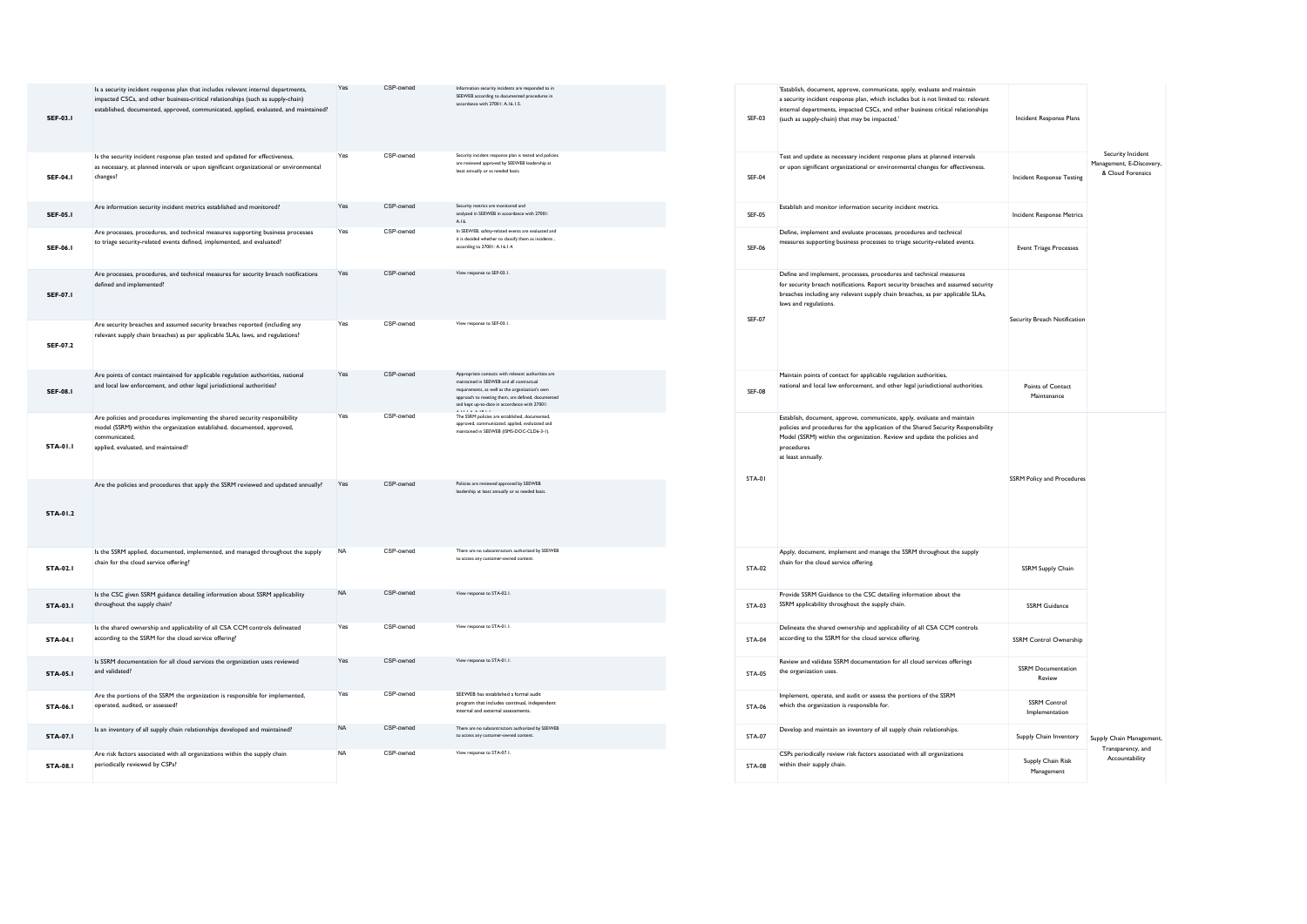| <b>STA-09.1</b> | Do service agreements between CSPs and CSCs (tenants) incorporate at least the<br>following mutually agreed upon provisions and/or terms?<br>• Scope, characteristics, and location of business relationship and services offered<br>• Information security requirements (including SSRM)<br>• Change management process<br>• Logging and monitoring capability<br>• Incident management and communication procedures<br>• Right to audit and third-party assessment<br>· Service termination<br>• Interoperability and portability requirements<br>• Data privacy | Yes       | Shared CSP and CSC | SEEWEB service agreements includes multiple<br>provisions and terms. For additional details, see<br>https://www.seeweb.it/en/company/terms-and-<br>conditions                                                                        | <b>STA-09</b> |
|-----------------|--------------------------------------------------------------------------------------------------------------------------------------------------------------------------------------------------------------------------------------------------------------------------------------------------------------------------------------------------------------------------------------------------------------------------------------------------------------------------------------------------------------------------------------------------------------------|-----------|--------------------|--------------------------------------------------------------------------------------------------------------------------------------------------------------------------------------------------------------------------------------|---------------|
| <b>STA-10.1</b> | Are supply chain agreements between CSPs and CSCs reviewed at least annually?                                                                                                                                                                                                                                                                                                                                                                                                                                                                                      | Yes       | CSP-owned          | SEEWEB's third party agreement processes include<br>periodic review and reporting.                                                                                                                                                   | <b>STA-10</b> |
| <b>STA-11.1</b> | Is there a process for conducting internal assessments at least annually to<br>confirm the conformance and effectiveness of standards, policies, procedures,<br>and SLA activities?                                                                                                                                                                                                                                                                                                                                                                                | Yes       | CSP-owned          | SEEWEB regularly monitors, reviews, and audits<br>service delivery by providers in accordance with<br>27001: A.15.2.1.                                                                                                               | STA-11        |
| <b>STA-12.1</b> | Are policies that require all supply chain CSPs to comply with information<br>security, confidentiality, access control, privacy, audit, personnel policy, and<br>service level requirements and standards implemented?                                                                                                                                                                                                                                                                                                                                            | Yes       | CSP-owned          | SEEWEB's third party agreement processes include<br>periodic review and reporting.                                                                                                                                                   | <b>STA-12</b> |
| <b>STA-13.1</b> | Are supply chain partner IT governance policies and procedures reviewed periodically?                                                                                                                                                                                                                                                                                                                                                                                                                                                                              | <b>NA</b> | CSP-owned          | There are no subcontractors authorized by SEEWEB<br>to access any customer-owned content                                                                                                                                             | <b>STA-13</b> |
| <b>STA-14.1</b> | Is a process to conduct periodic security assessments for all supply chain<br>organizations defined and implemented?                                                                                                                                                                                                                                                                                                                                                                                                                                               | <b>NA</b> | CSP-owned          | View response to STA-13 1                                                                                                                                                                                                            | <b>STA-14</b> |
| <b>TVM-01.1</b> | Are policies and procedures established, documented, approved, communicated,<br>applied, evaluated, and maintained to identify, report, and prioritize the remediation<br>of vulnerabilities to protect systems against vulnerability exploitation?                                                                                                                                                                                                                                                                                                                | Yes       | CSP-owned          | SEEWEB's information security policies are defined<br>and approved by management, published and<br>icated to relevant personnel and third<br>parties, are available as documented information, in<br>accordance with 27001: A.S.1.1. | TVM-01        |
| TVM-01.2        | Are threat and vulnerability management policies and procedures reviewed and<br>updated at least annually?                                                                                                                                                                                                                                                                                                                                                                                                                                                         | Yes       | CSP-owned          | Policies are reviewed approved by SEEWEB<br>leadership at least annually or as needed basis.                                                                                                                                         |               |
| <b>TVM-02.1</b> | Are policies and procedures to protect against malware on managed assets established,<br>documented, approved, communicated, applied, evaluated, and maintained?                                                                                                                                                                                                                                                                                                                                                                                                   | Yes       | CSP-owned          | Detection, prevention, and remediation controls are<br>implemented in SEEWEB with respect to malware.<br>and<br>appropriate user awareness is implemented, in<br>accordance with 27001: A.12.2.1.                                    | TVM-02        |
| TVM-02.2        | Are asset management and malware protection policies and procedures reviewed<br>and updated at least annually?                                                                                                                                                                                                                                                                                                                                                                                                                                                     | Yes       | CSP-owned          | Policies are reviewed approved by SEEWEB<br>leadership at least annually or as needed basis                                                                                                                                          |               |
| <b>TVM-03.1</b> | Are processes, procedures, and technical measures defined, implemented, and<br>evaluated to enable scheduled and emergency responses to vulnerability identifications<br>(based on the identified risk)?                                                                                                                                                                                                                                                                                                                                                           | Yes       | CSP-owned          | View response to TVM-01.1.                                                                                                                                                                                                           | TVM-03        |
| <b>TVM-04.1</b> | Are processes, procedures, and technical measures defined, implemented, and<br>evaluated to update detection tools, threat signatures, and compromise indicators<br>weekly (or more frequent) basis?                                                                                                                                                                                                                                                                                                                                                               | Yes       | CSP-owned          | SEEWEB's program, processes and procedures to<br>managing antivirus and malicious software is in<br>alignment with ISO 27001 standards.                                                                                              | <b>TVM-04</b> |
| <b>TVM-05.1</b> | Are processes, procedures, and technical measures defined, implemented, and<br>evaluated to identify updates for applications that use third-party or open-source<br>libraries (according to the organization's vulnerability management policy)?                                                                                                                                                                                                                                                                                                                  | Yes       | CSP-owned          | Rules for the governance of software installation by<br>users have been established and are implemented in<br>SEEWEB in accordance with 27001: A.12.6.2.                                                                             | <b>TVM-05</b> |
| TVM-06.1        | Are processes, procedures, and technical measures defined, implemented, and<br>evaluated for periodic, independent, third-party penetration testing?                                                                                                                                                                                                                                                                                                                                                                                                               | Yes       | CSP-owned          | SEEWEB regularly performs penetration testing and<br>does not share the results directly with customers.                                                                                                                             | TVM-06        |
| TVM-07.I        | Are processes, procedures, and technical measures defined, implemented, and<br>evaluated for vulnerability detection on organizationally managed assets at least<br>monthly?                                                                                                                                                                                                                                                                                                                                                                                       | Yes       | CSP-owned          | SEEWEB regularly performs regular vulnerability<br>scans on the host operating system, web application,<br>and databases in its environment using a variety of<br>tools.                                                             | TVM-07        |

| STA-09        | Service agreements between CSPs and CSCs (tenants) must incorporate at least the<br>following mutually-agreed upon provisions and/or terms:<br>· Scope, characteristics and location of business relationship and services offered<br>• Information security requirements (including SSRM)<br>• Change management process<br>• Logging and monitoring capability<br>• Incident management and communication procedures<br>• Right to audit and third party assessment<br>· Service termination<br>• Interoperability and portability requirements<br>· Data privacy | Primary Service and<br>Contractual Agreement                    |                                      |
|---------------|---------------------------------------------------------------------------------------------------------------------------------------------------------------------------------------------------------------------------------------------------------------------------------------------------------------------------------------------------------------------------------------------------------------------------------------------------------------------------------------------------------------------------------------------------------------------|-----------------------------------------------------------------|--------------------------------------|
| <b>STA-10</b> | Review supply chain agreements between CSPs and CSCs at least annually.                                                                                                                                                                                                                                                                                                                                                                                                                                                                                             | Supply Chain Agreement<br>Review                                |                                      |
| STA-11        | Define and implement a process for conducting internal assessments<br>to confirm conformance and effectiveness of standards, policies, procedures,<br>and service level agreement activities at least annually.                                                                                                                                                                                                                                                                                                                                                     | Internal Compliance Testing                                     |                                      |
| <b>STA-12</b> | Implement policies requiring all CSPs throughout the supply chain<br>to comply with information security, confidentiality, access control, privacy,<br>audit, personnel policy and service level requirements and standards.                                                                                                                                                                                                                                                                                                                                        | Supply Chain Service<br>Agreement Compliance                    |                                      |
| <b>STA.13</b> | Periodically review the organization's supply chain partners' IT<br>governance policies and procedures.                                                                                                                                                                                                                                                                                                                                                                                                                                                             | Supply Chain Governance<br>Review                               |                                      |
| <b>STA-14</b> | Define and implement a process for conducting security assessments<br>periodically for all organizations within the supply chain.                                                                                                                                                                                                                                                                                                                                                                                                                                   | Supply Chain Data Security<br>Assessment                        |                                      |
| TVM-01        | Establish, document, approve, communicate, apply, evaluate and maintain<br>policies and procedures to identify, report and prioritize the remediation of<br>vulnerabilities, in order to protect systems against vulnerability exploitation.<br>Review and update the policies and procedures at least annually.                                                                                                                                                                                                                                                    | Threat and Vulnerability<br>Management Policy and<br>Procedures |                                      |
| TVM-02        | Establish, document, approve, communicate, apply, evaluate and maintain<br>policies and procedures to protect against malware on managed assets. Review<br>and update the policies and procedures at least annually.                                                                                                                                                                                                                                                                                                                                                | Malware Protection Policy<br>and Procedures                     |                                      |
| TVM-03        | Define, implement and evaluate processes, procedures and technical<br>measures to enable both scheduled and emergency responses to vulnerability<br>identifications.<br>based on the identified risk.                                                                                                                                                                                                                                                                                                                                                               | Vulnerability Remediation<br>Schedule                           |                                      |
| <b>TVM-04</b> | Define, implement and evaluate processes, procedures and technical<br>measures to update detection tools, threat signatures, and indicators of compromise<br>on a weekly, or more frequent basis.                                                                                                                                                                                                                                                                                                                                                                   | <b>Detection Updates</b>                                        | Threat & Vulnerability<br>Management |
| <b>TVM-05</b> | Define, implement and evaluate processes, procedures and technical<br>measures to identify updates for applications which use third party or open<br>source libraries according to the organization's vulnerability management policy.                                                                                                                                                                                                                                                                                                                              | <b>External Library</b><br>Vulnerabilities                      |                                      |
| TVM-06        | Define, implement and evaluate processes, procedures and technical<br>measures for the periodic performance of penetration testing by independent<br>third parties.                                                                                                                                                                                                                                                                                                                                                                                                 | <b>Penetration Testing</b>                                      |                                      |
| TVM-07        | Define, implement and evaluate processes, procedures and technical<br>measures for the detection of vulnerabilities on organizationally managed assets<br>at least monthly.                                                                                                                                                                                                                                                                                                                                                                                         | Vulnerability Identification                                    |                                      |
|               |                                                                                                                                                                                                                                                                                                                                                                                                                                                                                                                                                                     |                                                                 |                                      |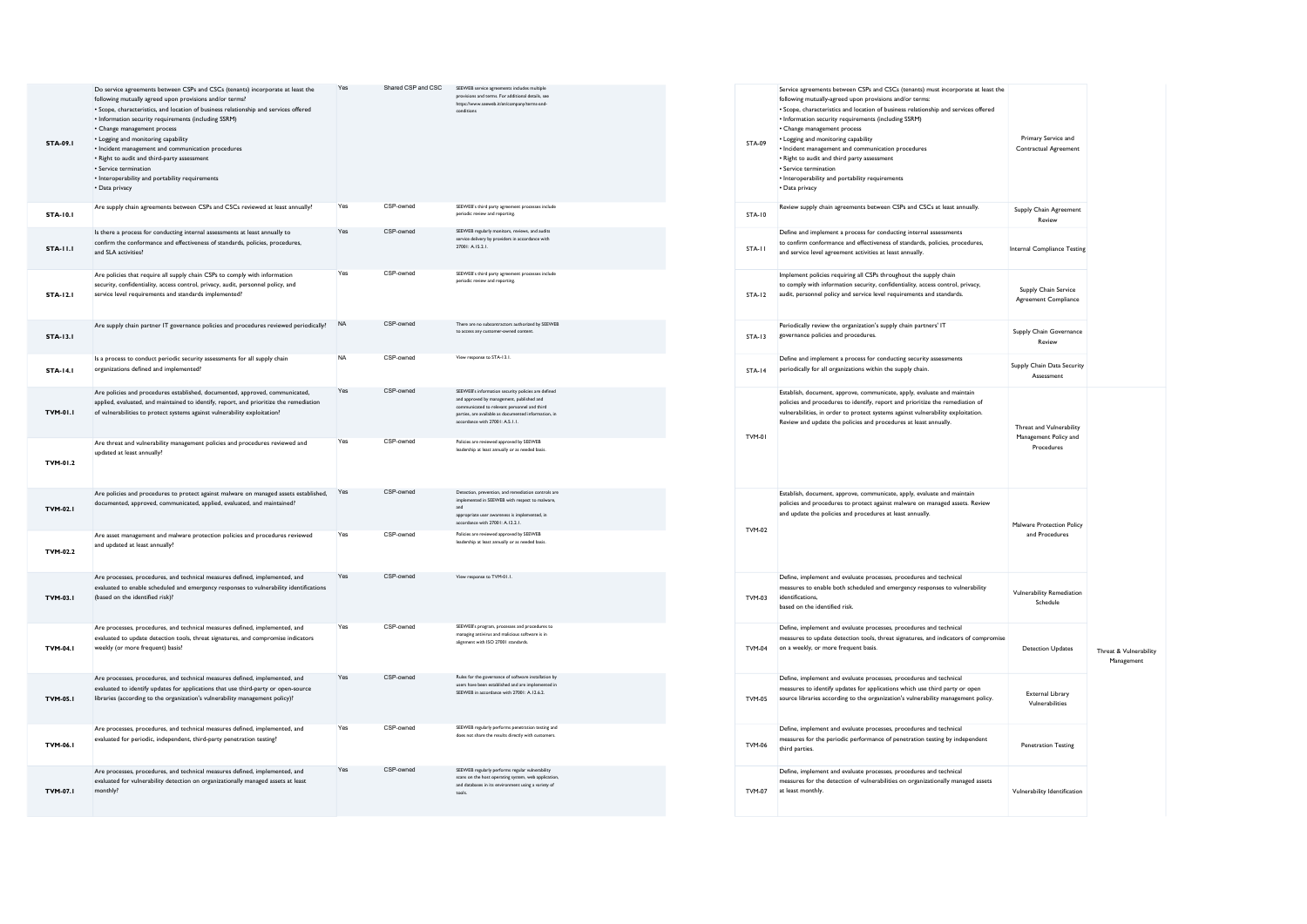| <b>TVM-08.1</b> | Is vulnerability remediation prioritized using a risk-based model from an<br>industry-recognized framework?                                                                                                                                   | No        | CSP-owned          |                                                                                                                                                                                                                                         | <b>TVM-08</b> |
|-----------------|-----------------------------------------------------------------------------------------------------------------------------------------------------------------------------------------------------------------------------------------------|-----------|--------------------|-----------------------------------------------------------------------------------------------------------------------------------------------------------------------------------------------------------------------------------------|---------------|
| TVM-09.1        | Is a process defined and implemented to track and report vulnerability identification<br>and remediation activities that include stakeholder notification?                                                                                    | Yes       | CSP-owned          | In SEEWEB, information security events are<br>reported as quickly as possible through appropriate<br>management channels, in accordance with 27001:<br>A.16.1.2.                                                                        | TVM-09        |
| <b>TVM-10.1</b> | Are metrics for vulnerability identification and remediation established,<br>monitored, and reported at defined intervals?                                                                                                                    | Yes       | Shared CSP and CSC | SEEWER tracks metrics for internal process<br>measurements and improvements that align<br>with our policies and standards.                                                                                                              | TVM-10        |
| <b>UEM-01.1</b> | Are policies and procedures established, documented, approved, communicated,<br>applied, evaluated, and maintained for all endpoints?                                                                                                         | Yes       | CSP-owned          | SEEWEB has adopted a policy and security measures<br>to support it in managing the risks introduced by the<br>use of portable devices, in accordance with 27001:<br>A.6.2.1.                                                            | <b>UEM-01</b> |
| <b>UEM-01.2</b> | Are universal endpoint management policies and procedures reviewed and updated<br>at least annually?                                                                                                                                          | Yes       | CSP-owned          | Policies are reviewed approved by SEEWEB<br>leadership at least annually or as needed basis.                                                                                                                                            |               |
| <b>UEM-02.1</b> | Is there a defined, documented, applicable and evaluated list containing approved<br>services, applications, and the sources of applications (stores) acceptable for<br>use by endpoints when accessing or storing organization-managed data? | No        | CSP-owned          |                                                                                                                                                                                                                                         | <b>UEM-02</b> |
| <b>UEM-03.1</b> | Is a process defined and implemented to validate endpoint device compatibility<br>with operating systems and applications?                                                                                                                    | Yes       | CSP-owned          | Modification of software packages is discouraged<br>and limited to necessary changes, and all changes are<br>strictly controlled, according to 27001: A 14.2.4.                                                                         | <b>UEM-03</b> |
| <b>UEM-04.1</b> | Is an inventory of all endpoints used and maintained to store and access company<br>data?                                                                                                                                                     | Yes       | CSP-owned          | The information, other assets associated with<br>information, and information processing facilities of<br>SEEWEB are identified. An inventory of these assets<br>is compiled and kept up-to-date, in accordance with<br>27001: A.8.1.1. | <b>UEM-04</b> |
| <b>UEM-05.1</b> | Are processes, procedures, and technical measures defined, implemented and<br>evaluated, to enforce policies and controls for all endpoints permitted to access<br>systems and/or store, transmit, or process organizational data?            | NA        | CSP-owned          | SEEWEB staff do not access, process, or change<br>customer data in the course of providing our<br>services                                                                                                                              | <b>UEM-05</b> |
| <b>UEM-06.1</b> | Are all relevant interactive-use endpoints configured to require an automatic<br>lock screen?                                                                                                                                                 | Yes       | CSP-owned          | SEEWEB has established baseline infrastructure<br>standards in alignment with industry best practices.<br>These include automatic lockout after defined<br>period of inactivity                                                         | <b>UFM-06</b> |
| <b>UEM-07.I</b> | Are changes to endpoint operating systems, patch levels, and/or applications<br>managed through the organizational change management process?                                                                                                 | Yes       | CSP-owned          | Changes to SEEWEB's systems within the life cycle<br>are kept under control through the use of formal<br>change control procedures in accordance with<br>27001: A.14.2.2.                                                               | <b>UEM-07</b> |
| <b>UEM-08.1</b> | Is information protected from unauthorized disclosure on managed endpoints<br>with storage encryption?                                                                                                                                        | <b>NA</b> | CSP-owned          | View response to UEM-05.1.                                                                                                                                                                                                              | <b>UEM-08</b> |
| <b>UEM-09.1</b> | Are anti-malware detection and prevention technology services configured on<br>managed endpoints?                                                                                                                                             | Yes       | CSP-owned          | View response to UEM-01.1.                                                                                                                                                                                                              | <b>UFM-09</b> |
| <b>UEM-10.1</b> | Are software firewalls configured on managed endpoints?                                                                                                                                                                                       | <b>NA</b> | CSP-owned          | Managed endpoints connect to the SEEWEB<br>infrastructure, which is protected by perimeter<br>firewalls                                                                                                                                 | <b>UEM-10</b> |
| <b>UEM-11.1</b> | Are managed endpoints configured with data loss prevention (DLP) technologies<br>and rules per a risk assessment?                                                                                                                             | <b>NA</b> | CSP-owned          | View response to UEM-05.1.                                                                                                                                                                                                              | UEM-11        |
| <b>UEM-12.1</b> | Are remote geolocation capabilities enabled for all managed mobile endpoints?                                                                                                                                                                 | No.       | CSP-owned          |                                                                                                                                                                                                                                         | <b>UEM-12</b> |
| <b>UEM-13.1</b> | Are processes, procedures, and technical measures defined, implemented, and<br>evaluated to enable remote company data deletion on managed endpoint devices?                                                                                  | Yes       | CSP-owned          | View response to UEM-01.1.                                                                                                                                                                                                              | <b>UEM-13</b> |
| <b>UEM-14.1</b> | Are processes, procedures, and technical and/or contractual measures defined,<br>implemented, and evaluated to maintain proper security of third-party endpoints<br>with access to organizational assets?                                     | <b>NA</b> | CSP-owned          | View response to UEM-05.1.                                                                                                                                                                                                              | <b>UEM-14</b> |

| <b>TVM-08</b> | Use a risk-based model for effective prioritization of vulnerability<br>remediation using an industry recognized framework.                                                                                              | Vulnerability Prioritization                     |                                  |  |
|---------------|--------------------------------------------------------------------------------------------------------------------------------------------------------------------------------------------------------------------------|--------------------------------------------------|----------------------------------|--|
| TVM-09        | Define and implement a process for tracking and reporting vulnerability<br>identification and remediation activities that includes stakeholder notification.                                                             | <b>Vulnerability Management</b><br>Reporting     |                                  |  |
| TVM-10        | Establish, monitor and report metrics for vulnerability identification<br>and remediation at defined intervals.                                                                                                          | <b>Vulnerability Management</b><br>Metrics       |                                  |  |
| UEM-01        | Establish, document, approve, communicate, apply, evaluate and maintain<br>policies and procedures for all endpoints. Review and update the policies and<br>procedures at least annually.                                | <b>Endpoint Devices Policy and</b><br>Procedures |                                  |  |
| <b>UEM-02</b> | Define, document, apply and evaluate a list of approved services,<br>applications and sources of applications (stores) acceptable for use by endpoints<br>when accessing or storing organization-managed data.           | Application and Service<br>Approval              |                                  |  |
| UEM-03        | Define and implement a process for the validation of the endpoint<br>device's compatibility with operating systems and applications.                                                                                     | Compatibility                                    |                                  |  |
| <b>UEM-04</b> | Maintain an inventory of all endpoints used to store and access company<br>data.                                                                                                                                         | <b>Endpoint Inventory</b>                        |                                  |  |
| <b>UEM-05</b> | Define, implement and evaluate processes, procedures and technical<br>measures to enforce policies and controls for all endpoints permitted to access<br>systems and/or store, transmit, or process organizational data. | <b>Endpoint Management</b>                       |                                  |  |
| <b>UEM-06</b> | Configure all relevant interactive-use endpoints to require an automatic<br>lock screen.                                                                                                                                 | Automatic Lock Screen                            | Universal Endpoint<br>Management |  |
| <b>UEM-07</b> | Manage changes to endpoint operating systems, patch levels, and/or<br>applications through the company's change management processes.                                                                                    | <b>Operating Systems</b>                         |                                  |  |
| <b>UEM-08</b> | Protect information from unauthorized disclosure on managed endpoint<br>devices with storage encryption.                                                                                                                 | Storage Encryption                               |                                  |  |
| UEM-09        | Configure managed endpoints with anti-malware detection and prevention<br>technology and services.                                                                                                                       | Anti-Malware Detection<br>and Prevention         |                                  |  |
| <b>UEM-10</b> | Configure managed endpoints with properly configured software firewalls.                                                                                                                                                 | Software Firewall                                |                                  |  |
| UEM-II        | Configure managed endpoints with Data Loss Prevention (DLP) technologies<br>and rules in accordance with a risk assessment.                                                                                              | Data Loss Prevention                             |                                  |  |
| <b>UEM-12</b> | Enable remote geo-location capabilities for all managed mobile endpoints.                                                                                                                                                | Remote Locate                                    |                                  |  |
| UEM-13        | Define, implement and evaluate processes, procedures and technical<br>measures to enable the deletion of company data remotely on managed endpoint<br>devices.                                                           | Remote Wipe                                      |                                  |  |
| <b>UEM-14</b> | Define, implement and evaluate processes, procedures and technical<br>and/or contractual measures to maintain proper security of third-party endpoints<br>with access to organizational assets.                          | Third-Party Endpoint<br><b>Security Posture</b>  |                                  |  |

End of Standard